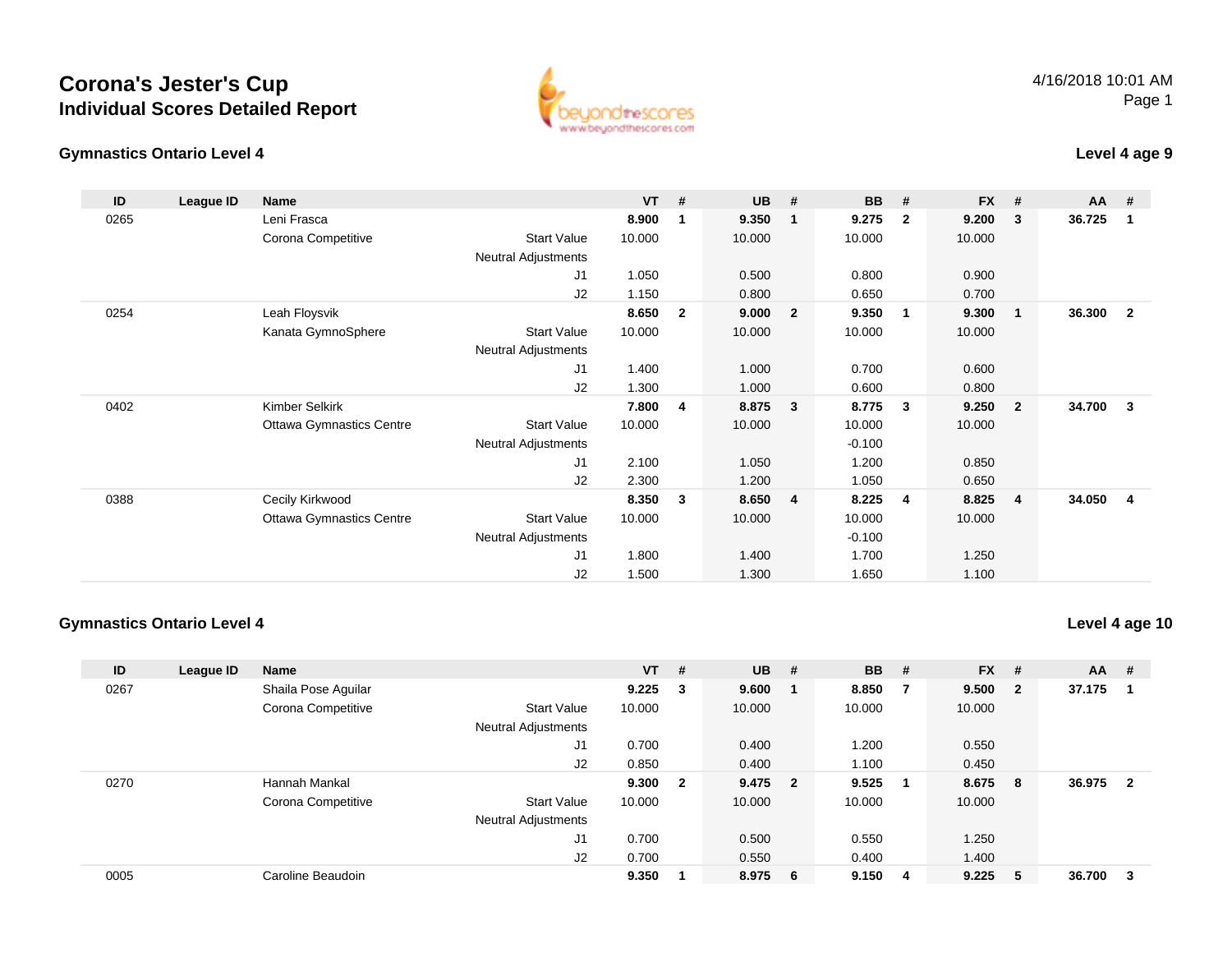

|      | <b>Club Les Sittelles</b>       | <b>Start Value</b>         | 10.000         |                | 10.000         |                | 10.000         |                | 10.000         |                 |           |                |
|------|---------------------------------|----------------------------|----------------|----------------|----------------|----------------|----------------|----------------|----------------|-----------------|-----------|----------------|
|      |                                 | <b>Neutral Adjustments</b> |                |                |                |                |                |                |                |                 |           |                |
|      |                                 | J1                         | 0.700          |                | 0.950          |                | 0.750          |                | 0.700          |                 |           |                |
|      |                                 | J2                         | 0.600          |                | 1.100          |                | 0.950          |                | 0.850          |                 |           |                |
| 0153 | Morgan Diotte                   |                            | 8.975          | 4              | 8.800          | 8              | 9.475          | $\overline{2}$ | 9.350          | $\mathbf{3}$    | 36.600    | $\overline{4}$ |
|      | Olympia Gymnastics              | <b>Start Value</b>         | 10.000         |                | 10.000         |                | 10.000         |                | 10.000         |                 |           |                |
|      |                                 | <b>Neutral Adjustments</b> |                |                |                |                |                |                |                |                 |           |                |
|      |                                 | J1                         | 1.050          |                | 1.200          |                | 0.600          |                | 0.700          |                 |           |                |
|      |                                 | J2                         | 1.000          |                | 1.200          |                | 0.450          |                | 0.600          |                 |           |                |
| 0002 | Aurélie Brisson                 |                            | 8.875          | 5              | 8.800          | 8              | 9.300          | $\mathbf{3}$   | 9.325          | 4               | 36.300    | 5              |
|      | <b>Club Les Sittelles</b>       | <b>Start Value</b>         | 10.000         |                | 10.000         |                | 10.000         |                | 10.000         |                 |           |                |
|      |                                 | <b>Neutral Adjustments</b> |                |                |                |                |                |                |                |                 |           |                |
|      |                                 | J1                         | 1.100          |                | 1.200          |                | 0.600          |                | 0.600          |                 |           |                |
|      |                                 | J2                         | 1.150          |                | 1.200          |                | 0.800          |                | 0.750          |                 |           |                |
| 0378 | Madeline Milan                  |                            | 8.575          | 6              | 9.100          | $\sqrt{5}$     | 8.850          | $\overline{7}$ | 9.600          | $\overline{1}$  | 36.125    | 6              |
|      | <b>Ottawa Gymnastics Centre</b> | <b>Start Value</b>         | 10.000         |                | 10.000         |                | 10.000         |                | 10.000         |                 |           |                |
|      |                                 | <b>Neutral Adjustments</b> |                |                |                |                |                |                |                |                 |           |                |
|      |                                 | J1                         | 1.500          |                | 1.000          |                | 1.150          |                | 0.400          |                 |           |                |
|      |                                 | J2                         | 1.350          |                | 0.800          |                | 1.150          |                | 0.400          |                 |           |                |
| 0299 | Samantha Keil                   |                            | 8.200          | 9              | 8.850          | $\overline{7}$ | 9.475          | $\overline{2}$ | 9.225          | $5\phantom{.0}$ | 35.750    | $\overline{7}$ |
|      | Corona Competitive              | <b>Start Value</b>         | 10.000         |                | 10.000         |                | 10.000         |                | 10.000         |                 |           |                |
|      |                                 | <b>Neutral Adjustments</b> |                |                |                |                |                |                |                |                 |           |                |
|      |                                 | J1                         | 1.800          |                | 1.200          |                | 0.600          |                | 0.800          |                 |           |                |
|      |                                 | J2                         | 1.800          |                | 1.100          |                | 0.450          |                | 0.750          |                 |           |                |
| 0099 | chloe latreille                 |                            | 8.250          | 8              | 9.375          | $\mathbf{3}$   | 8.950          | 6              | 8.550          | 9               | 35.125    | -8             |
|      | Cornwall Gymnastics club        | <b>Start Value</b>         | 10.000         |                | 10.000         |                | 10.000         |                | 10.000         |                 |           |                |
|      |                                 | <b>Neutral Adjustments</b> |                |                |                |                |                |                |                |                 |           |                |
|      |                                 | J1                         | 1.800          |                | 0.650          |                | 1.100          |                | 1.550          |                 |           |                |
|      |                                 | J2                         | 1.700          |                | 0.600          |                | 1.000          |                | 1.350          |                 |           |                |
| 0396 | Ava Coons                       |                            | 7.750 10       |                | 9.225          | 4              | 8.975          | $\sqrt{5}$     | 9.075          | $\overline{7}$  | 35.025    | 9              |
|      | <b>Ottawa Gymnastics Centre</b> | <b>Start Value</b>         | 10.000         |                | 10.000         |                | 10.000         |                | 10.000         |                 |           |                |
|      |                                 | <b>Neutral Adjustments</b> |                |                |                |                |                |                |                |                 |           |                |
|      |                                 | J1                         | 2.400          |                | 0.800          |                | 0.950          |                | 0.900          |                 |           |                |
|      | Emma Hinschberger               | J2                         | 2.100<br>8.450 |                | 0.750<br>8.525 |                | 1.100<br>8.225 |                | 0.950<br>9.100 | $6\phantom{1}6$ | 34.300    | 10             |
| 0078 |                                 |                            |                | $\overline{7}$ |                | 10             |                | 9              |                |                 |           |                |
|      | Jungle Gym Gymnastics           | <b>Start Value</b>         | 10.000         |                | 10.000         |                | 10.000         |                | 10.000         |                 |           |                |
|      |                                 | <b>Neutral Adjustments</b> |                |                |                |                |                |                |                |                 |           |                |
|      |                                 | J1<br>J2                   | 1.400<br>1.700 |                | 1.550<br>1.400 |                | 1.850<br>1.700 |                | 0.950<br>0.850 |                 |           |                |
| 0207 | Olivia Kelford                  |                            | 7.550 11       |                | 8.750          |                | 8.625          | 8              | 9.100          | $6\phantom{1}6$ | 34.025 11 |                |
|      |                                 |                            |                |                |                | 9              |                |                |                |                 |           |                |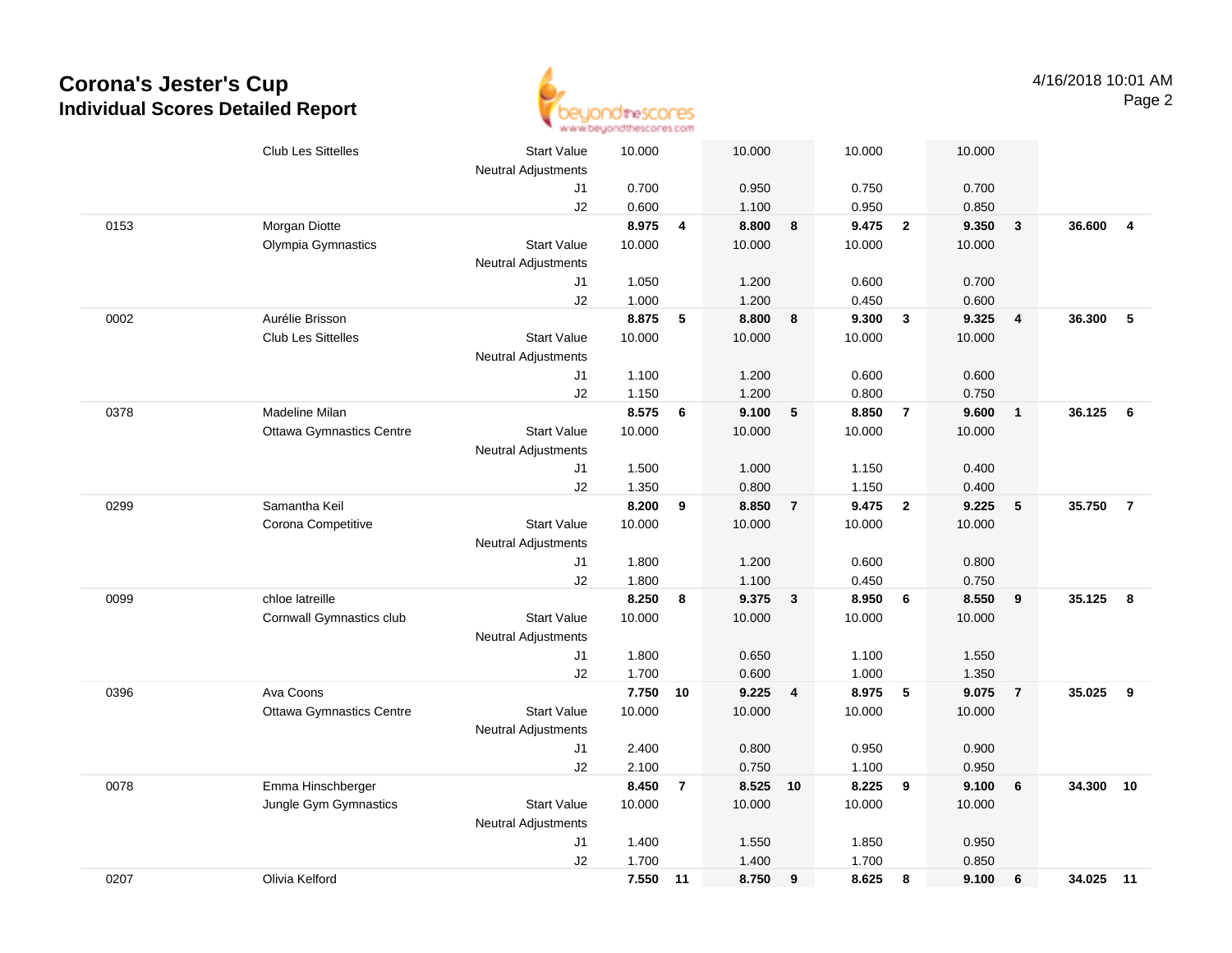

#### 4/16/2018 10:01 AMPage 3

| <b>Start Value</b><br><b>Tumblers</b> |     | 10.000 | 10.000 | 10.000 | 10.000 |  |
|---------------------------------------|-----|--------|--------|--------|--------|--|
| <b>Neutral Adjustments</b>            |     |        |        |        |        |  |
|                                       | ا ب | 2.400  | 1.200  | .200   | 0.950  |  |
|                                       | J2  | 2.500  | 1.300  | .550   | 0.850  |  |

### **Gymnastics Ontario Level 4**

**Level 4 age 15**

| ID   | <b>League ID</b> | <b>Name</b>           |                            | <b>VT</b> | #              | UB     | #                       | <b>BB</b> | #              | <b>FX</b> | #              | AA     | #                       |
|------|------------------|-----------------------|----------------------------|-----------|----------------|--------|-------------------------|-----------|----------------|-----------|----------------|--------|-------------------------|
| 0085 |                  | Carina Prato          |                            | 8.800     | 3              | 9.275  | $\mathbf{1}$            | 9.150     | $\mathbf{1}$   | 9.425     | $\overline{2}$ | 36.650 | $\mathbf{1}$            |
|      |                  | Jungle Gym Gymnastics | <b>Start Value</b>         | 10.000    |                | 10.000 |                         | 10.000    |                | 10.000    |                |        |                         |
|      |                  |                       | Neutral Adjustments        |           |                |        |                         |           |                |           |                |        |                         |
|      |                  |                       | J1                         | 1.100     |                | 0.800  |                         | 0.750     |                | 0.650     |                |        |                         |
|      |                  |                       | J2                         | 1.300     |                | 0.650  |                         | 0.950     |                | 0.500     |                |        |                         |
| 0220 |                  | Helene Orfali         |                            | 8.775     | 4              | 9.250  | $\overline{\mathbf{2}}$ | 9.125     | $\overline{2}$ | 9.250     | 5              | 36,400 | $\overline{2}$          |
|      |                  | Tumblers              | <b>Start Value</b>         | 10.000    |                | 10.000 |                         | 10.000    |                | 10.000    |                |        |                         |
|      |                  |                       | <b>Neutral Adjustments</b> |           |                |        |                         |           |                |           |                |        |                         |
|      |                  |                       | J1                         | 1.200     |                | 0.750  |                         | 0.950     |                | 0.700     |                |        |                         |
|      |                  |                       | J2                         | 1.250     |                | 0.750  |                         | 0.800     |                | 0.800     |                |        |                         |
| 0333 |                  | Anna Foerstel         |                            | 8.875     | $\mathbf{1}$   | 8.700  | $6\phantom{1}$          | 9.050     | $\mathbf{3}$   | 9.125     | $\overline{7}$ | 35.750 | $\mathbf{3}$            |
|      |                  | Corona Competitive    | <b>Start Value</b>         | 10.000    |                | 10.000 |                         | 10.000    |                | 10.000    |                |        |                         |
|      |                  |                       | <b>Neutral Adjustments</b> |           |                |        |                         |           |                |           |                |        |                         |
|      |                  |                       | J1                         | 1.200     |                | 1.200  |                         | 0.900     |                | 0.750     |                |        |                         |
|      |                  |                       | J2                         | 1.050     |                | 1.400  |                         | 1.000     |                | 1.000     |                |        |                         |
| 0086 |                  | Laine Cosby           |                            | 8.700     | $\overline{7}$ | 9.125  | $\mathbf{3}$            | 8.350     | 8              | 9.475     | $\overline{1}$ | 35.650 | $\overline{\mathbf{4}}$ |
|      |                  | Jungle Gym Gymnastics | <b>Start Value</b>         | 10.000    |                | 10.000 |                         | 10.000    |                | 10.000    |                |        |                         |
|      |                  |                       | Neutral Adjustments        |           |                |        |                         |           |                |           |                |        |                         |
|      |                  |                       | J1                         | 1.300     |                | 0.900  |                         | 1.600     |                | 0.500     |                |        |                         |
|      |                  |                       | J2                         | 1.300     |                | 0.850  |                         | 1.700     |                | 0.550     |                |        |                         |
| 0326 |                  | Victoria Clarabut     |                            | 8.450     | 9              | 8.800  | $\overline{\mathbf{4}}$ | 8.800     | $\overline{4}$ | 9.300     | $\overline{4}$ | 35.350 | 5                       |
|      |                  | Corona Competitive    | <b>Start Value</b>         | 10.000    |                | 10.000 |                         | 10.000    |                | 10.000    |                |        |                         |
|      |                  |                       | <b>Neutral Adjustments</b> |           |                |        |                         | $-0.100$  |                |           |                |        |                         |
|      |                  |                       | J1                         | 1.500     |                | 1.150  |                         | 1.100     |                | 0.600     |                |        |                         |
|      |                  |                       | J2                         | 1.600     |                | 1.250  |                         | 1.100     |                | 0.800     |                |        |                         |
| 0084 |                  | Jacey-Lynn Batchilder |                            | 8.750     | 5              | 8.700  | 6                       | 8.650     | 6              | 8.800     | 9              | 34.900 | 6                       |
|      |                  | Jungle Gym Gymnastics | <b>Start Value</b>         | 10.000    |                | 10.000 |                         | 10.000    |                | 10.000    |                |        |                         |
|      |                  |                       | <b>Neutral Adjustments</b> |           |                |        |                         |           |                |           |                |        |                         |
|      |                  |                       | J1                         | 1.150     |                | 1.400  |                         | 1.250     |                | 1.300     |                |        |                         |
|      |                  |                       | J2                         | 1.350     |                | 1.200  |                         | 1.450     |                | 1.100     |                |        |                         |
| 0375 |                  | Natasha Sandhu        |                            | 8.825     | $\mathbf{2}$   | 8.100  | 10                      | 8.600     | $\overline{7}$ | 9.350     | 3              | 34.875 | $\overline{7}$          |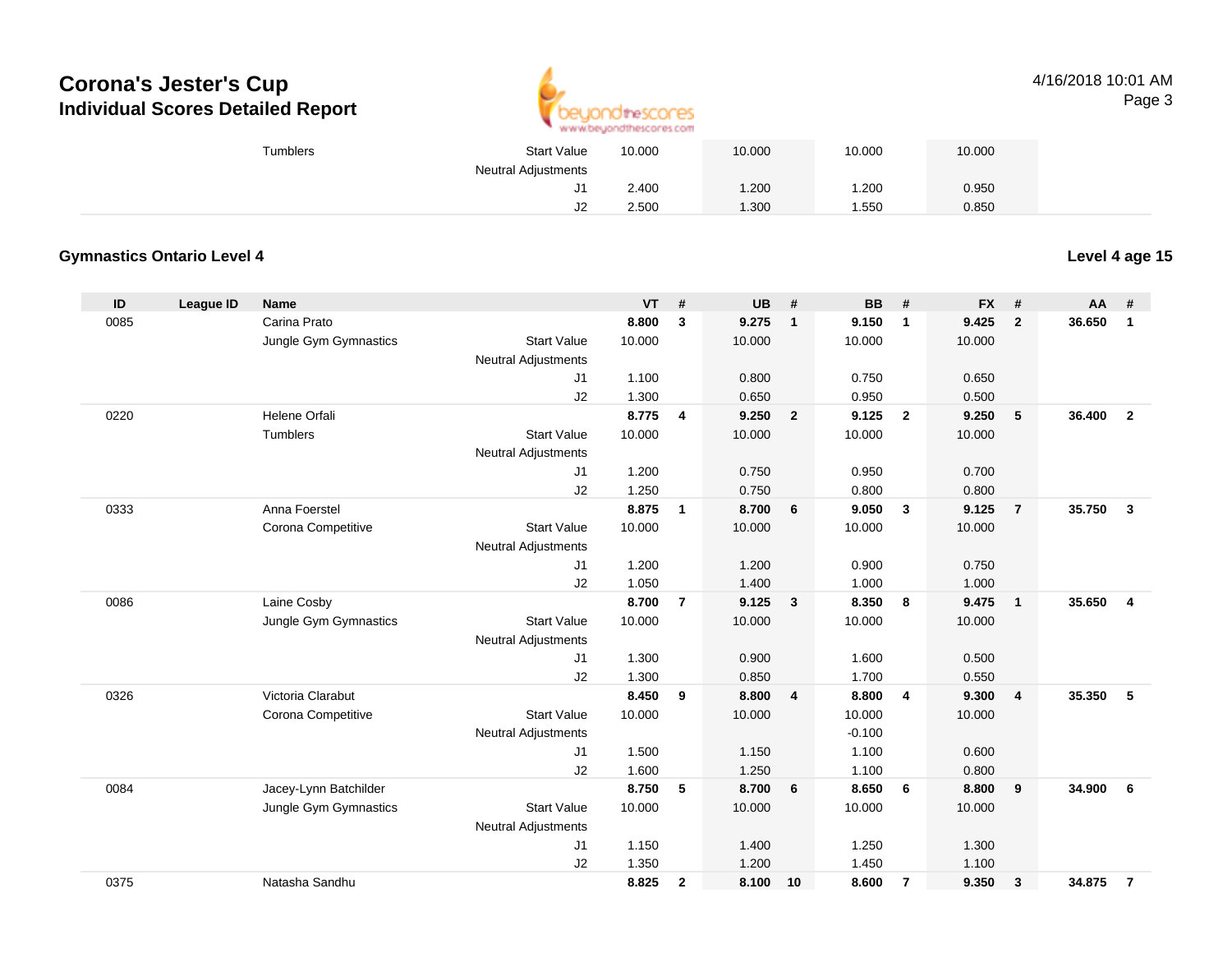

|      | Corona Competitive        | <b>Start Value</b>         | 10.000 |                | 10.000 |                | 10.000 |             | 10.000 |                 |           |    |
|------|---------------------------|----------------------------|--------|----------------|--------|----------------|--------|-------------|--------|-----------------|-----------|----|
|      |                           | Neutral Adjustments        |        |                |        |                |        |             |        |                 |           |    |
|      |                           | J1                         | 1.200  |                | 1.800  |                | 1.500  |             | 0.600  |                 |           |    |
|      |                           | J2                         | 1.150  |                | 2.000  |                | 1.300  |             | 0.700  |                 |           |    |
| 0328 | <b>Taylor Craig</b>       |                            | 8.750  | 5              | 8.750  | 5              | 8.350  | 8           | 8.800  | 9               | 34.650    | 8  |
|      | Corona Competitive        | <b>Start Value</b>         | 10.000 |                | 10.000 |                | 10.000 |             | 10.000 |                 |           |    |
|      |                           | Neutral Adjustments        |        |                |        |                |        |             |        |                 |           |    |
|      |                           | J1                         | 1.400  |                | 1.200  |                | 1.600  |             | 1.200  |                 |           |    |
|      |                           | J2                         | 1.100  |                | 1.300  |                | 1.700  |             | 1.200  |                 |           |    |
| 0322 | Lili-Rose Caron           |                            | 8.700  | $\overline{7}$ | 8.350  | $\overline{7}$ | 8.750  | $5^{\circ}$ | 8.750  | 10              | 34.550    | 9  |
|      | Corona Competitive        | <b>Start Value</b>         | 10.000 |                | 10.000 |                | 10.000 |             | 10.000 |                 |           |    |
|      |                           | <b>Neutral Adjustments</b> |        |                |        |                |        |             |        |                 |           |    |
|      |                           | J1                         | 1.200  |                | 1.700  |                | 1.350  |             | 1.200  |                 |           |    |
|      |                           | J2                         | 1.400  |                | 1.600  |                | 1.150  |             | 1.300  |                 |           |    |
| 0347 | Hannah Lusk               |                            | 8.725  | 6              | 8.325  | 8              | 7.975  | 9           | 9.200  | $6\overline{6}$ | 34.225    | 10 |
|      | Corona Competitive        | <b>Start Value</b>         | 10.000 |                | 10.000 |                | 10.000 |             | 10.000 |                 |           |    |
|      |                           | Neutral Adjustments        |        |                |        |                |        |             |        |                 |           |    |
|      |                           | J1                         | 1.200  |                | 1.800  |                | 2.100  |             | 0.700  |                 |           |    |
|      |                           | J2                         | 1.350  |                | 1.550  |                | 1.950  |             | 0.900  |                 |           |    |
| 0026 | Maika Gaudreau            |                            | 8.600  | 8              | 8.225  | 9              | 7.475  | 10          | 9.050  | 8               | 33.350 11 |    |
|      | <b>Club Les Sittelles</b> | <b>Start Value</b>         | 10.000 |                | 10.000 |                | 10.000 |             | 10.000 |                 |           |    |
|      |                           | Neutral Adjustments        |        |                |        |                |        |             |        |                 |           |    |
|      |                           | J1                         | 1.400  |                | 1.700  |                | 2.600  |             | 1.000  |                 |           |    |
|      |                           | J2                         | 1.400  |                | 1.850  |                | 2.450  |             | 0.900  |                 |           |    |
|      |                           |                            |        |                |        |                |        |             |        |                 |           |    |

#### **Gymnastics Ontario Level 4**

**Level 4 age 16+**

| ID   | League ID | Name              |                            | $VT$ # |                          | <b>UB</b> | #                        | <b>BB</b> | #                        | <b>FX</b> | #                        | <b>AA</b> | #                       |
|------|-----------|-------------------|----------------------------|--------|--------------------------|-----------|--------------------------|-----------|--------------------------|-----------|--------------------------|-----------|-------------------------|
| 0101 |           | Emma Patterson    |                            | X.XXX  | $\overline{\phantom{a}}$ | X.XXX     | $\overline{\phantom{a}}$ | X.XXX     | $\overline{\phantom{a}}$ | X.XXX     | $\overline{\phantom{a}}$ | 0.000     | $\mathbf{u}$            |
| 0224 |           | Ashlea Stirling   |                            | 8.750  | $\overline{\mathbf{2}}$  | 9.350     |                          | 8.500     | -4                       | 9.200     | $\overline{\mathbf{2}}$  | 35.800    |                         |
|      |           | Tumblers          | <b>Start Value</b>         | 10.000 |                          | 10.000    |                          | 10.000    |                          | 10.000    |                          |           |                         |
|      |           |                   | <b>Neutral Adjustments</b> |        |                          |           |                          |           |                          |           |                          |           |                         |
|      |           |                   | J1                         | .200   |                          | 0.650     |                          | 1.450     |                          | 0.800     |                          |           |                         |
|      |           |                   | J2                         | 1.300  |                          | 0.650     |                          | 1.550     |                          | 0.800     |                          |           |                         |
| 0217 |           | Leilani Johansson |                            | 8.600  | - 4                      | 8.625     | $\overline{\mathbf{2}}$  | 8.650     | $\overline{\mathbf{2}}$  | 9.450     | -1                       | 35.325    | $\overline{\mathbf{2}}$ |
|      |           | Tumblers          | <b>Start Value</b>         | 10.000 |                          | 10.000    |                          | 10.000    |                          | 10.000    |                          |           |                         |
|      |           |                   | <b>Neutral Adjustments</b> |        |                          |           |                          |           |                          |           |                          |           |                         |
|      |           |                   | J <sub>1</sub>             | 1.400  |                          | 1.350     |                          | 1.450     |                          | 0.500     |                          |           |                         |
|      |           |                   | J <sub>2</sub>             | 1.400  |                          | 1.400     |                          | 1.250     |                          | 0.600     |                          |           |                         |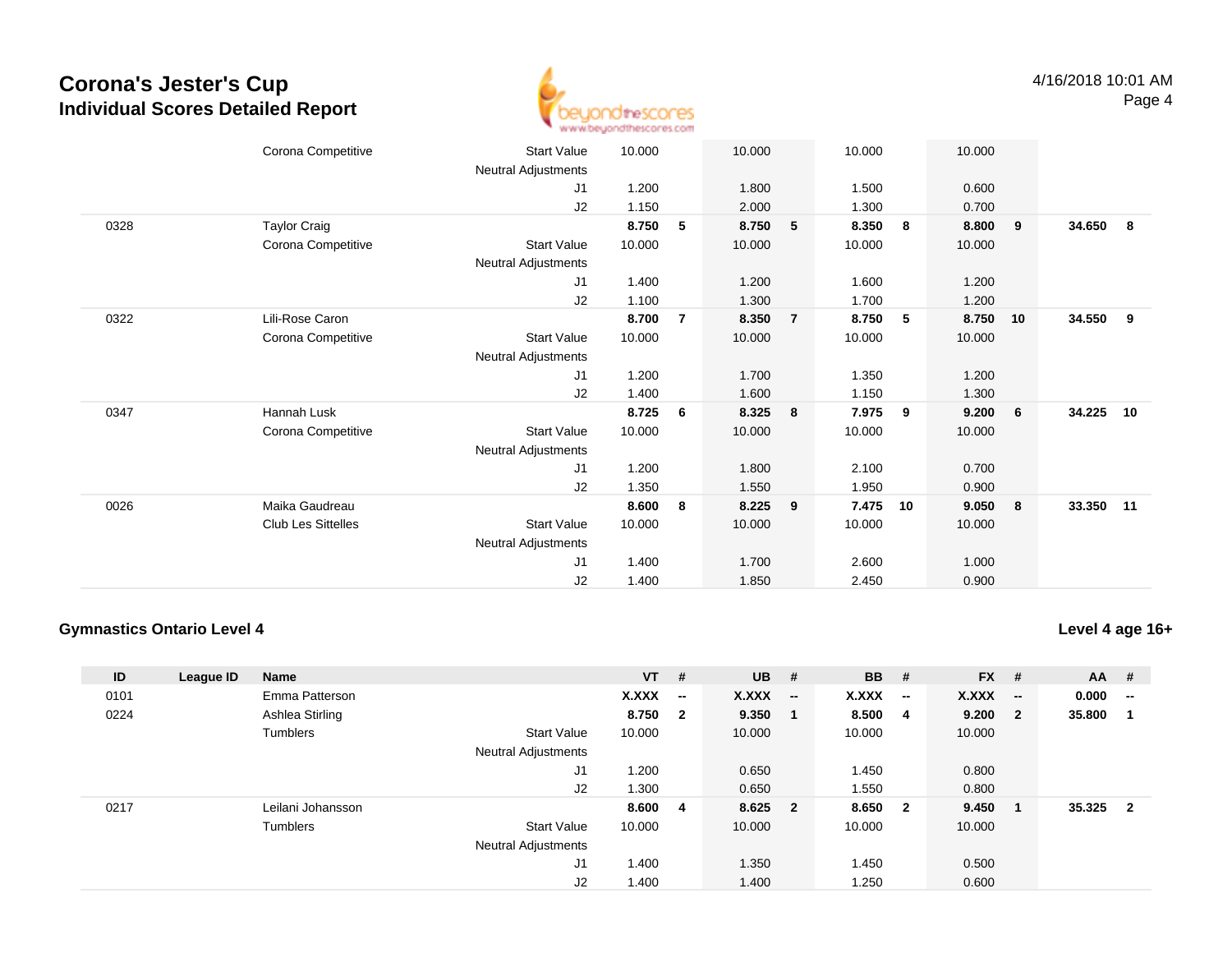

| 0029 | Jasmine Marion Ouellette  |                            | 9.000  |              | 8.275 4 | 8.600  | 3   | $9.100 \t 3$ |     | 34.975 | - 3 |
|------|---------------------------|----------------------------|--------|--------------|---------|--------|-----|--------------|-----|--------|-----|
|      | <b>Club Les Sittelles</b> | <b>Start Value</b>         | 10.000 |              | 10.000  | 10.000 |     | 10.000       |     |        |     |
|      |                           | <b>Neutral Adjustments</b> |        |              |         |        |     |              |     |        |     |
|      |                           | J <sub>1</sub>             | 1.000  |              | 1.650   | 1.450  |     | 1.000        |     |        |     |
|      |                           | J2                         | 1.000  |              | 1.800   | 1.350  |     | 0.800        |     |        |     |
| 0134 | Emily Ogden               |                            | 8.550  | -5           | 7.700 5 | 9.275  |     | 9.050        | -4  | 34.575 | -4  |
|      | Olympia Gymnastics        | <b>Start Value</b>         | 10.000 |              | 10.000  | 10.000 |     | 10.000       |     |        |     |
|      |                           | <b>Neutral Adjustments</b> |        |              |         |        |     |              |     |        |     |
|      |                           | J <sub>1</sub>             | 1.500  |              | 2.300   | 0.750  |     | 1.000        |     |        |     |
|      |                           | J2                         | 1.400  |              | 2.300   | 0.700  |     | 0.900        |     |        |     |
| 0320 | Dahlia Bulbies            |                            | 8.625  | $\mathbf{3}$ | 8.425 3 | 8.425  | - 5 | 8.700        | - 5 | 34.175 | -5  |
|      | Corona Competitive        | <b>Start Value</b>         | 10.000 |              | 10.000  | 10.000 |     | 10.000       |     |        |     |
|      |                           | <b>Neutral Adjustments</b> |        |              |         |        |     |              |     |        |     |
|      |                           | J1                         | 1.300  |              | 1.450   | 1.550  |     | 1.300        |     |        |     |
|      |                           | J2                         | 1.450  |              | 1.700   | 1.600  |     | 1.300        |     |        |     |

### **Gymnastics Ontario Level 4**

**Level 4 Age 11 A**

| ID   | League ID | <b>Name</b>        |                            | <b>VT</b> | # | <b>UB</b> | #            | <b>BB</b> | #                       | <b>FX</b> | #              | <b>AA</b> | #            |
|------|-----------|--------------------|----------------------------|-----------|---|-----------|--------------|-----------|-------------------------|-----------|----------------|-----------|--------------|
| 0300 |           | Julia Khilko       |                            | 8.575     | 5 | 9.450     | $\mathbf{1}$ | 9.600     | $\overline{\mathbf{1}}$ | 9.200     | $\overline{2}$ | 36.825    | -1           |
|      |           | Corona Competitive | <b>Start Value</b>         | 10.000    |   | 10.000    |              | 10.000    |                         | 10.000    |                |           |              |
|      |           |                    | <b>Neutral Adjustments</b> |           |   |           |              |           |                         |           |                |           |              |
|      |           |                    | J1                         | 1.350     |   | 0.500     |              | 0.350     |                         | 0.750     |                |           |              |
|      |           |                    | J2                         | 1.500     |   | 0.600     |              | 0.450     |                         | 0.850     |                |           |              |
| 0410 |           | Rosalie Turmel     |                            | 9.075     | 1 | 9.350     | $\mathbf{2}$ | 8.675     | -5                      | 9.400     | $\mathbf{1}$   | 36.500    | $\mathbf{2}$ |
|      |           | Tumblers           | <b>Start Value</b>         | 10.000    |   | 10.000    |              | 10.000    |                         | 10.000    |                |           |              |
|      |           |                    | <b>Neutral Adjustments</b> |           |   |           |              |           |                         |           |                |           |              |
|      |           |                    | J1                         | 0.900     |   | 0.700     |              | 1.350     |                         | 0.550     |                |           |              |
|      |           |                    | J2                         | 0.950     |   | 0.600     |              | 1.300     |                         | 0.650     |                |           |              |
| 0293 |           | <b>Clare Sears</b> |                            | 8.675     | 3 | 9.200     | $\mathbf{3}$ | 9.475     | $\overline{\mathbf{2}}$ | 9.000     | $\mathbf{3}$   | 36.350    | 3            |
|      |           | Corona Competitive | <b>Start Value</b>         | 10.000    |   | 10.000    |              | 10.000    |                         | 10.000    |                |           |              |
|      |           |                    | Neutral Adjustments        |           |   |           |              |           |                         |           |                |           |              |
|      |           |                    | J1                         | 1.200     |   | 0.800     |              | 0.500     |                         | 1.000     |                |           |              |
|      |           |                    | J2                         | 1.450     |   | 0.800     |              | 0.550     |                         | 1.000     |                |           |              |
| 0292 |           | Sophia Koch        |                            | 8.650     | 4 | 8.200     | 6            | 9.050     | $\mathbf{3}$            | 8.925     | $\overline{4}$ | 34.825    | 4            |
|      |           | Corona Competitive | <b>Start Value</b>         | 10.000    |   | 10.000    |              | 10.000    |                         | 10.000    |                |           |              |
|      |           |                    | Neutral Adjustments        |           |   |           |              |           |                         |           |                |           |              |
|      |           |                    | J1                         | 1.350     |   | 1.800     |              | 0.850     |                         | 1.150     |                |           |              |
|      |           |                    | J2                         | 1.350     |   | 1.800     |              | 1.050     |                         | 1.000     |                |           |              |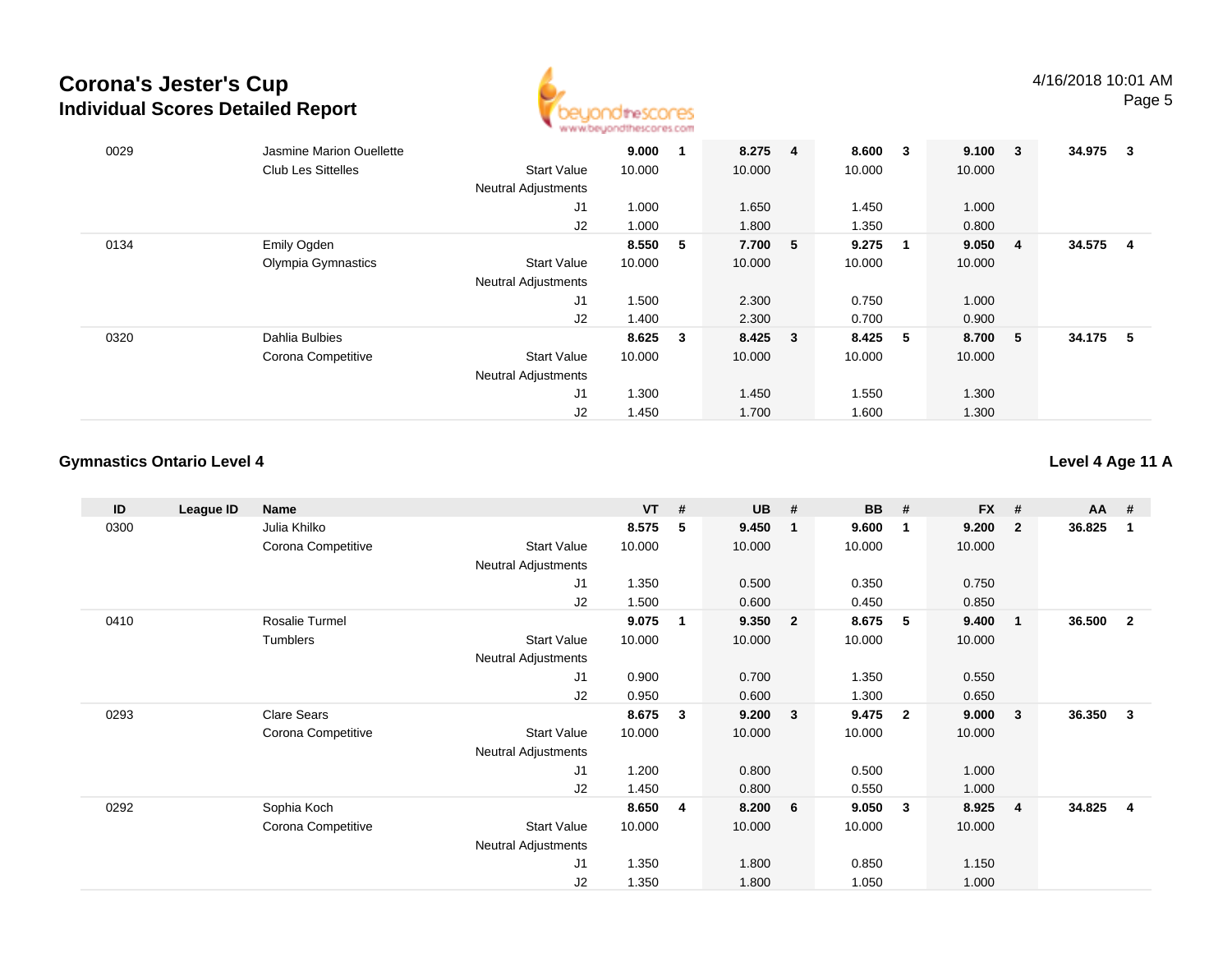

| 0032 | Melina Flemming<br><b>Club Les Sittelles</b> | <b>Start Value</b><br><b>Neutral Adjustments</b> | 8.750<br>10.000 | $\mathbf{2}$ | 9.000<br>10.000 | $\overline{4}$ | 8.200<br>10.000 | $\overline{7}$ | 8.600<br>10.000 | 5              | 34.550 | - 5            |
|------|----------------------------------------------|--------------------------------------------------|-----------------|--------------|-----------------|----------------|-----------------|----------------|-----------------|----------------|--------|----------------|
|      |                                              | J1                                               | 1.250           |              | 1.100           |                | 1.700           |                | 1.300           |                |        |                |
|      |                                              | J2                                               | 1.250           |              | 0.900           |                | 1.900           |                | 1.500           |                |        |                |
| 0092 | lili kaz                                     |                                                  | 8.125           | 6            | 8.400           | 5              | 9.000           | 4              | 8.550           | - 6            | 34.075 | - 6            |
|      | Cornwall Gymnastics club                     | <b>Start Value</b>                               | 10.000          |              | 10.000          |                | 10.000          |                | 10.000          |                |        |                |
|      |                                              | Neutral Adjustments                              |                 |              |                 |                |                 |                |                 |                |        |                |
|      |                                              | J1                                               | 1.800           |              | 1.700           |                | 1.050           |                | 1.550           |                |        |                |
|      |                                              | J2                                               | 1.950           |              | 1.500           |                | 0.950           |                | 1.350           |                |        |                |
| 0110 | Kyra Oehling                                 |                                                  | 7.525           | 8            | 7.300           | 8              | 8.625           | 6              | 8.300           | $\overline{7}$ | 31.750 | $\overline{7}$ |
|      | <b>GCGC Gymnastics</b>                       | <b>Start Value</b>                               | 10.000          |              | 10.000          |                | 10.000          |                | 10.000          |                |        |                |
|      |                                              | <b>Neutral Adjustments</b>                       |                 |              |                 |                |                 |                |                 |                |        |                |
|      |                                              | J1                                               | 2.350           |              | 2.800           |                | 1.300           |                | 1.700           |                |        |                |
|      |                                              | J2                                               | 2.600           |              | 2.600           |                | 1.450           |                | 1.700           |                |        |                |
| 0096 | <b>Presley Crawford</b>                      |                                                  | 8.100           | 7            | 7.900           | $\overline{7}$ | 7.700           | 8              | 8.000           | 8              | 31.700 | - 8            |
|      | Cornwall Gymnastics club                     | <b>Start Value</b>                               | 10.000          |              | 10.000          |                | 10.000          |                | 10.000          |                |        |                |
|      |                                              | <b>Neutral Adjustments</b>                       |                 |              |                 |                | $-0.200$        |                |                 |                |        |                |
|      |                                              | J1                                               | 2.000           |              | 2.200           |                | 2.000           |                | 1.900           |                |        |                |
|      |                                              | J2                                               | 1.800           |              | 2.000           |                | 2.200           |                | 2.100           |                |        |                |

### **Gymnastics Ontario Level 4**

### **Level 4 Age 11 B**

| ID   | League ID | <b>Name</b>                     |                            | <b>VT</b> | #   | <b>UB</b> | #                       | <b>BB</b> | #                       | <b>FX</b> | #              | $AA$ # |                |
|------|-----------|---------------------------------|----------------------------|-----------|-----|-----------|-------------------------|-----------|-------------------------|-----------|----------------|--------|----------------|
| 0223 |           | Brynn Nowiski                   |                            | 8.925     |     | 9.475     | - 1                     | 8.950     | 4                       | 9.600     | 1              | 36.950 |                |
|      |           | <b>Tumblers</b>                 | <b>Start Value</b>         | 10.000    |     | 10.000    |                         | 10.000    |                         | 10.000    |                |        |                |
|      |           |                                 | <b>Neutral Adjustments</b> |           |     |           |                         |           |                         |           |                |        |                |
|      |           |                                 | J1                         | 1.150     |     | 0.550     |                         | 0.950     |                         | 0.450     |                |        |                |
|      |           |                                 | J2                         | 1.000     |     | 0.500     |                         | 1.150     |                         | 0.350     |                |        |                |
| 0399 |           | <b>Millie Drew</b>              |                            | 8.925     |     | 9.050     | $\overline{\mathbf{3}}$ | 9.475     | -1                      | 9.350     | $\overline{2}$ | 36.800 | $\overline{2}$ |
|      |           | <b>Ottawa Gymnastics Centre</b> | <b>Start Value</b>         | 10.000    |     | 10.000    |                         | 10.000    |                         | 10.000    |                |        |                |
|      |           |                                 | <b>Neutral Adjustments</b> |           |     |           |                         | $-0.100$  |                         |           |                |        |                |
|      |           |                                 | J1                         | 1.100     |     | 1.000     |                         | 0.450     |                         | 0.700     |                |        |                |
|      |           |                                 | J2                         | 1.050     |     | 0.900     |                         | 0.400     |                         | 0.600     |                |        |                |
| 0004 |           | Genevieve Bertrand-Nadon        |                            | 8.225     | - 8 | 9.000     | $\overline{\mathbf{4}}$ | 9.450     | $\overline{\mathbf{2}}$ | 9.275     | 3              | 35.950 | 3              |
|      |           | <b>Club Les Sittelles</b>       | <b>Start Value</b>         | 10.000    |     | 10.000    |                         | 10.000    |                         | 10.000    |                |        |                |
|      |           |                                 | <b>Neutral Adjustments</b> |           |     |           |                         |           |                         |           |                |        |                |
|      |           |                                 | J1                         | 1.800     |     | 1.000     |                         | 0.600     |                         | 0.750     |                |        |                |
|      |           |                                 | J2                         | 1.750     |     | 1.000     |                         | 0.500     |                         | 0.700     |                |        |                |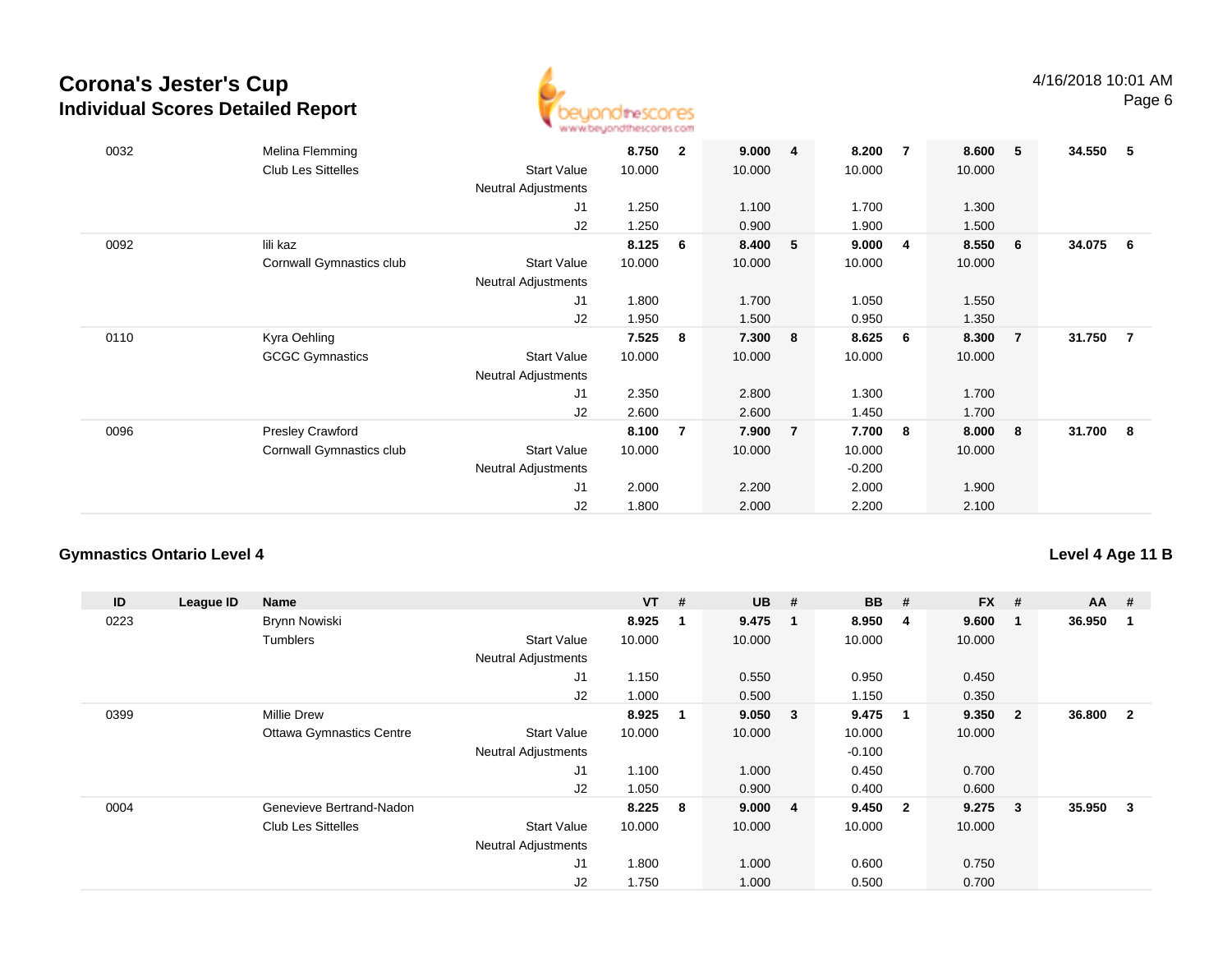

| 0290 | Abigail Asamoah           |                            | 8.725  | $\overline{2}$ | 8.900  | 5                       | 8.475  | - 9            | 9.150  | $\overline{\mathbf{4}}$ | 35.250 | -4             |
|------|---------------------------|----------------------------|--------|----------------|--------|-------------------------|--------|----------------|--------|-------------------------|--------|----------------|
|      | Corona Competitive        | <b>Start Value</b>         | 10.000 |                | 10.000 |                         | 10.000 |                | 10.000 |                         |        |                |
|      |                           | <b>Neutral Adjustments</b> |        |                |        |                         |        |                |        |                         |        |                |
|      |                           | J1                         | 1.200  |                | 1.200  |                         | 1.500  |                | 0.900  |                         |        |                |
|      |                           | J2                         | 1.350  |                | 1.000  |                         | 1.550  |                | 0.800  |                         |        |                |
| 0091 | Victoria Lalonde          |                            | 8.500  | 5              | 8.900  | 5                       | 8.725  | 6              | 9.100  | 5                       | 35.225 | 5              |
|      | Cornwall Gymnastics club  | <b>Start Value</b>         | 10.000 |                | 10.000 |                         | 10.000 |                | 10.000 |                         |        |                |
|      |                           | <b>Neutral Adjustments</b> |        |                |        |                         |        |                |        |                         |        |                |
|      |                           | J1                         | 1.400  |                | 1.200  |                         | 1.200  |                | 0.850  |                         |        |                |
|      |                           | J2                         | 1.600  |                | 1.000  |                         | 1.350  |                | 0.950  |                         |        |                |
| 0131 | <b>Amelie Rickers</b>     |                            | 8.550  | 4              | 9.175  | $\overline{\mathbf{2}}$ | 8.550  | 8              | 8.900  | 6                       | 35.175 | 6              |
|      | <b>Olympia Gymnastics</b> | <b>Start Value</b>         | 10.000 |                | 10.000 |                         | 10.000 |                | 10.000 |                         |        |                |
|      |                           | <b>Neutral Adjustments</b> |        |                |        |                         |        |                |        |                         |        |                |
|      |                           | J1                         | 1.400  |                | 0.950  |                         | 1.400  |                | 1.250  |                         |        |                |
|      |                           | J2                         | 1.500  |                | 0.700  |                         | 1.500  |                | 0.950  |                         |        |                |
| 0371 | Ionna Voulgaris           |                            | 8.300  | $\overline{7}$ | 8.600  | 6                       | 9.000  | $\mathbf{3}$   | 8.675  | $\overline{7}$          | 34.575 | $\overline{7}$ |
|      | Corona Competitive        | <b>Start Value</b>         | 10.000 |                | 10.000 |                         | 10.000 |                | 10.000 |                         |        |                |
|      |                           | <b>Neutral Adjustments</b> |        |                |        |                         |        |                |        |                         |        |                |
|      |                           | J1                         | 1.700  |                | 1.300  |                         | 1.100  |                | 1.250  |                         |        |                |
|      |                           | J2                         | 1.700  |                | 1.500  |                         | 0.900  |                | 1.400  |                         |        |                |
| 0010 | Vera Gorodnichy           |                            | 8.600  | $\mathbf{3}$   | 8.575  | $\overline{7}$          | 8.600  | $\overline{7}$ | 8.425  | 9                       | 34.200 | 8              |
|      | Club Les Sittelles        | <b>Start Value</b>         | 10.000 |                | 10.000 |                         | 10.000 |                | 10.000 |                         |        |                |
|      |                           | <b>Neutral Adjustments</b> |        |                |        |                         |        |                |        |                         |        |                |
|      |                           | J1                         | 1.300  |                | 1.400  |                         | 1.400  |                | 1.650  |                         |        |                |
|      |                           | J2                         | 1.500  |                | 1.450  |                         | 1.400  |                | 1.500  |                         |        |                |
| 0113 | Justine Taisseire         |                            | 8.425  | 6              | 7.950  | 8                       | 8.900  | 5              | 8.575  | 8                       | 33.850 | 9              |
|      | <b>GCGC Gymnastics</b>    | <b>Start Value</b>         | 10.000 |                | 10.000 |                         | 10.000 |                | 10.000 |                         |        |                |
|      |                           | <b>Neutral Adjustments</b> |        |                |        |                         |        |                |        |                         |        |                |
|      |                           | J <sub>1</sub>             | 1.550  |                | 2.100  |                         | 1.100  |                | 1.400  |                         |        |                |
|      |                           | J2                         | 1.600  |                | 2.000  |                         | 1.100  |                | 1.450  |                         |        |                |

### **Gymnastics Ontario Level 4**

### **Level 4 Age 12 A**

| ID   | League ID | <b>Name</b>              |                            | <b>VT</b> | -# | <b>UB</b> | # | <b>BB</b> | Ш | $FX$ # | AA .   | - # |
|------|-----------|--------------------------|----------------------------|-----------|----|-----------|---|-----------|---|--------|--------|-----|
| 0382 |           | Kiera Vered              |                            | 8.950     |    | 9.600     |   | 9.450     |   | 9.650  | 37.650 |     |
|      |           | Ottawa Gymnastics Centre | <b>Start Value</b>         | 10.000    |    | 10.000    |   | 10.000    |   | 10.000 |        |     |
|      |           |                          | <b>Neutral Adjustments</b> |           |    |           |   | $-0.100$  |   |        |        |     |
|      |           |                          | J1                         | .100      |    | 0.450     |   | 0.500     |   | 0.350  |        |     |
|      |           |                          | J2                         | 1.000     |    | 0.350     |   | 0.400     |   | 0.350  |        |     |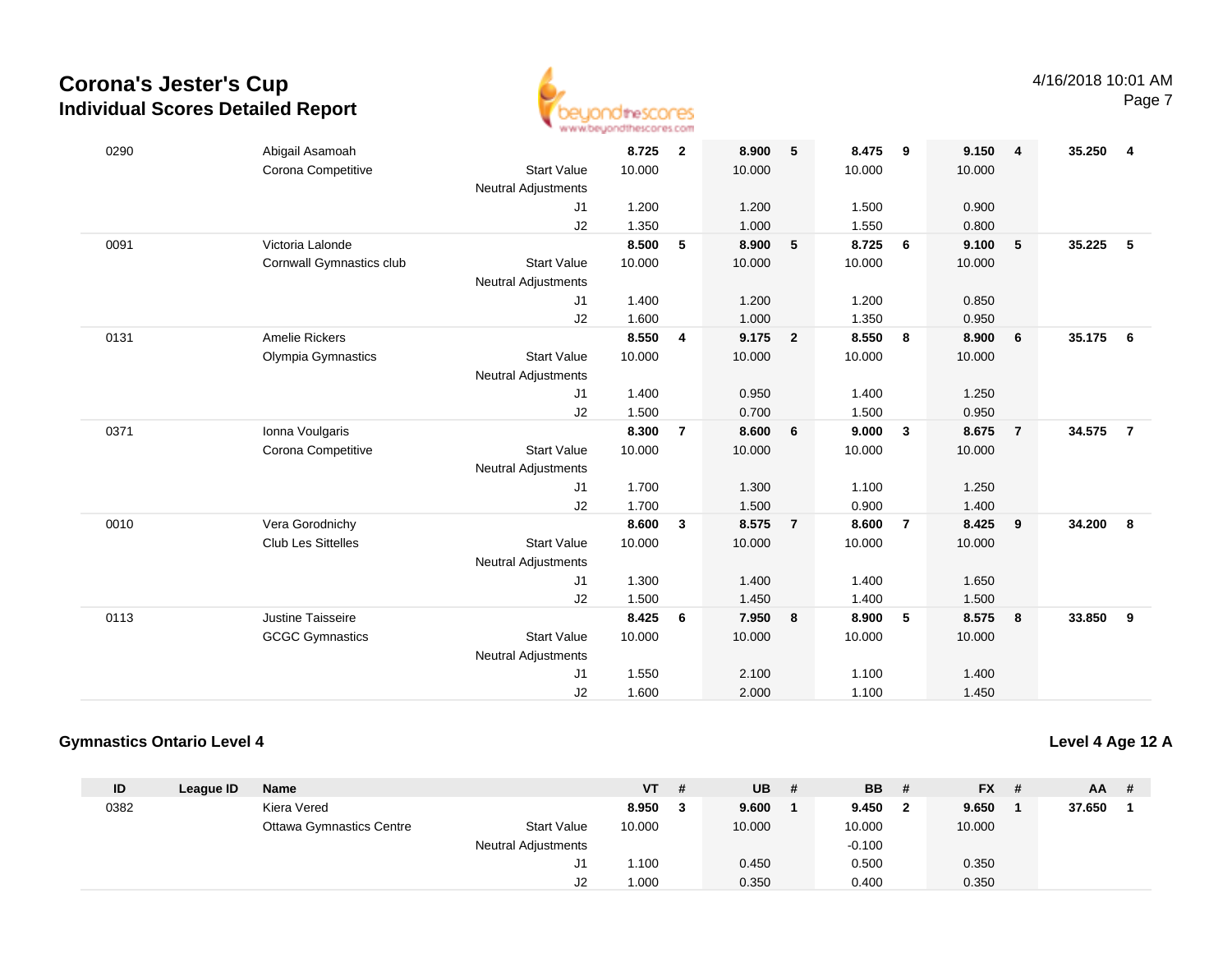

| 0047 | Abigail Liscombe                |                            | 8.975  | $\overline{\mathbf{2}}$ | 9.500  | $\overline{\mathbf{2}}$ | 9.275    | $\overline{\mathbf{4}}$ | 9.250  | $\overline{4}$ | 37.000 | $\overline{2}$          |
|------|---------------------------------|----------------------------|--------|-------------------------|--------|-------------------------|----------|-------------------------|--------|----------------|--------|-------------------------|
|      | <b>Hearts Gymnastics Club</b>   | <b>Start Value</b>         | 10.000 |                         | 10.000 |                         | 10.000   |                         | 10.000 |                |        |                         |
|      |                                 | <b>Neutral Adjustments</b> |        |                         |        |                         |          |                         |        |                |        |                         |
|      |                                 | J1                         | 1.050  |                         | 0.600  |                         | 0.850    |                         | 0.700  |                |        |                         |
|      |                                 | J2                         | 1.000  |                         | 0.400  |                         | 0.600    |                         | 0.800  |                |        |                         |
| 0128 | Nadia Higuchi                   |                            | 8.950  | $\overline{\mathbf{3}}$ | 8.950  | $\overline{4}$          | 9.475    | $\overline{1}$          | 9.300  | $\mathbf{3}$   | 36.675 | $\mathbf{3}$            |
|      | Olympia Gymnastics              | <b>Start Value</b>         | 10.000 |                         | 10.000 |                         | 10.000   |                         | 10.000 |                |        |                         |
|      |                                 | <b>Neutral Adjustments</b> |        |                         |        |                         |          |                         |        |                |        |                         |
|      |                                 | J1                         | 1.050  |                         | 1.000  |                         | 0.550    |                         | 0.750  |                |        |                         |
|      |                                 | J2                         | 1.050  |                         | 1.100  |                         | 0.500    |                         | 0.650  |                |        |                         |
| 0291 | Lia Tetzner                     |                            | 9.000  | $\mathbf{1}$            | 8.950  | 4                       | 9.400    | $\mathbf{3}$            | 9.050  | 6              | 36.400 | $\overline{\mathbf{4}}$ |
|      | Corona Competitive              | <b>Start Value</b>         | 10.000 |                         | 10.000 |                         | 10.000   |                         | 10.000 |                |        |                         |
|      |                                 | <b>Neutral Adjustments</b> |        |                         |        |                         |          |                         |        |                |        |                         |
|      |                                 | J1                         | 1.000  |                         | 1.000  |                         | 0.650    |                         | 0.950  |                |        |                         |
|      |                                 | J2                         | 1.000  |                         | 1.100  |                         | 0.550    |                         | 0.950  |                |        |                         |
| 0387 | Leah Greenberg                  |                            | 8.700  | 6                       | 9.000  | $\mathbf{3}$            | 9.075    | 6                       | 9.375  | $\overline{2}$ | 36.150 | 5                       |
|      | <b>Ottawa Gymnastics Centre</b> | <b>Start Value</b>         | 10.000 |                         | 10.000 |                         | 10.000   |                         | 10.000 |                |        |                         |
|      |                                 | <b>Neutral Adjustments</b> |        |                         |        |                         | $-0.100$ |                         |        |                |        |                         |
|      |                                 | J1                         | 1.250  |                         | 1.000  |                         | 0.800    |                         | 0.700  |                |        |                         |
|      |                                 | J2                         | 1.350  |                         | 1.000  |                         | 0.850    |                         | 0.550  |                |        |                         |
| 0214 | Elise Coulombe                  |                            | 8.775  | 5                       | 8.800  | 5                       | 9.175    | $\sqrt{5}$              | 8.675  | $\overline{7}$ | 35.425 | - 6                     |
|      | Tumblers                        | <b>Start Value</b>         | 10.000 |                         | 10.000 |                         | 10.000   |                         | 10.000 |                |        |                         |
|      |                                 | <b>Neutral Adjustments</b> |        |                         |        |                         |          |                         |        |                |        |                         |
|      |                                 | J1                         | 1.150  |                         | 1.200  |                         | 0.750    |                         | 1.250  |                |        |                         |
|      |                                 | J2                         | 1.300  |                         | 1.200  |                         | 0.900    |                         | 1.400  |                |        |                         |
| 0340 | Elise Katsube                   |                            | 8.850  | 4                       | 8.200  | 8                       | 8.850    | $\overline{7}$          | 9.175  | 5              | 35.075 | $\overline{7}$          |
|      | Corona Competitive              | <b>Start Value</b>         | 10.000 |                         | 10.000 |                         | 10.000   |                         | 10.000 |                |        |                         |
|      |                                 | Neutral Adjustments        |        |                         |        |                         |          |                         |        |                |        |                         |
|      |                                 | J1                         | 1.050  |                         | 1.900  |                         | 1.200    |                         | 0.850  |                |        |                         |
|      |                                 | J2                         | 1.250  |                         | 1.700  |                         | 1.100    |                         | 0.800  |                |        |                         |
| 0083 | <b>Isabella Prato</b>           |                            | 8.400  | $\overline{7}$          | 8.300  | $\overline{7}$          | 8.475 10 |                         | 8.675  | $\overline{7}$ | 33.850 | 8                       |
|      | Jungle Gym Gymnastics           | <b>Start Value</b>         | 10.000 |                         | 10.000 |                         | 10.000   |                         | 10.000 |                |        |                         |
|      |                                 | <b>Neutral Adjustments</b> |        |                         |        |                         |          |                         |        |                |        |                         |
|      |                                 | J1                         | 1.500  |                         | 1.600  |                         | 1.650    |                         | 1.250  |                |        |                         |
|      |                                 | J2                         | 1.700  |                         | 1.800  |                         | 1.400    |                         | 1.400  |                |        |                         |
| 0357 | Rebecca Myres                   |                            | 8.950  | $\mathbf{3}$            | 8.350  | $6\phantom{1}$          | 8.625    | 9                       | 7.675  | 10             | 33.600 | 9                       |
|      | Corona Competitive              | <b>Start Value</b>         | 10.000 |                         | 10.000 |                         | 10.000   |                         | 10.000 |                |        |                         |
|      |                                 | Neutral Adjustments        |        |                         |        |                         | $-0.100$ |                         |        |                |        |                         |
|      |                                 | J1                         | 1.100  |                         | 1.800  |                         | 1.300    |                         | 2.250  |                |        |                         |
|      |                                 | J2                         | 1.000  |                         | 1.500  |                         | 1.250    |                         | 2.400  |                |        |                         |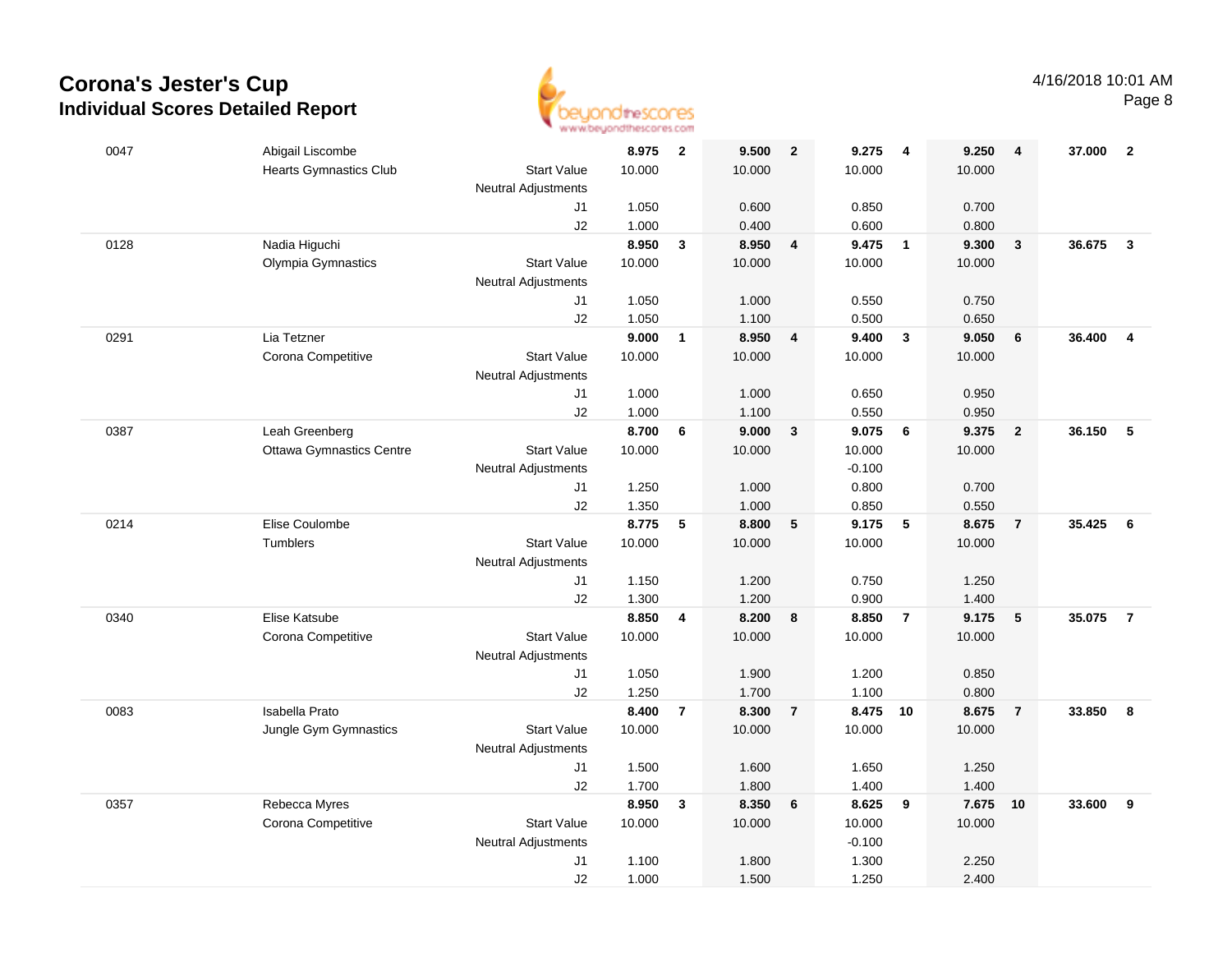

| 0082 | <b>Kate Theriault</b>  |                            | 7.750  | 9  | 8.350 6   | 8.650    | -8 | 8.375 9 |     | 33.125 | -10 |
|------|------------------------|----------------------------|--------|----|-----------|----------|----|---------|-----|--------|-----|
|      | Jungle Gym Gymnastics  | <b>Start Value</b>         | 10.000 |    | 10.000    | 10.000   |    | 10.000  |     |        |     |
|      |                        | Neutral Adjustments        |        |    |           | $-0.100$ |    |         |     |        |     |
|      |                        | J1                         | 2.100  |    | 1.600     | 1.350    |    | 1.550   |     |        |     |
|      |                        | J2                         | 2.400  |    | 1.700     | 1.150    |    | 1.700   |     |        |     |
| 0114 | Amara Perera           |                            | 8.000  | -8 | $8.000$ 9 | 8.300 11 |    | 8.625   | - 8 | 32.925 | 11  |
|      | <b>GCGC Gymnastics</b> | <b>Start Value</b>         | 10.000 |    | 10.000    | 10.000   |    | 10.000  |     |        |     |
|      |                        | <b>Neutral Adjustments</b> |        |    |           |          |    |         |     |        |     |
|      |                        | J1                         | 2.000  |    | 1.900     | 1.600    |    | 1.250   |     |        |     |
|      |                        | J2                         | 2.000  |    | 2.100     | 1.800    |    | 1.500   |     |        |     |

### **Gymnastics Ontario Level 4**

| ID   | <b>League ID</b> | <b>Name</b>            |                            | <b>VT</b> | #              | <b>UB</b> | #                       | <b>BB</b> | #                       | <b>FX</b> | #                       | <b>AA</b> | #              |
|------|------------------|------------------------|----------------------------|-----------|----------------|-----------|-------------------------|-----------|-------------------------|-----------|-------------------------|-----------|----------------|
| 0042 |                  | Charlotte Jones        |                            | 8.900     | 3              | 9.525     | $\mathbf{1}$            | 9.775     | $\overline{\mathbf{1}}$ | 9.400     | $\mathbf{1}$            | 37.600    | $\mathbf{1}$   |
|      |                  | Hearts Gymnastics Club | <b>Start Value</b>         | 10.000    |                | 10.000    |                         | 10.000    |                         | 10.000    |                         |           |                |
|      |                  |                        | Neutral Adjustments        |           |                |           |                         |           |                         |           |                         |           |                |
|      |                  |                        | J1                         | 1.150     |                | 0.450     |                         | 0.250     |                         | 0.650     |                         |           |                |
|      |                  |                        | J2                         | 1.050     |                | 0.500     |                         | 0.200     |                         | 0.550     |                         |           |                |
| 0127 |                  | Alexa Marchetti        |                            | 8.950     | $\mathbf{2}$   | 9.075     | $\overline{4}$          | 9.550     | $\overline{\mathbf{2}}$ | 9.100     | $\overline{\mathbf{2}}$ | 36.675    | $\overline{2}$ |
|      |                  | Olympia Gymnastics     | <b>Start Value</b>         | 10.000    |                | 10.000    |                         | 10.000    |                         | 10.000    |                         |           |                |
|      |                  |                        | <b>Neutral Adjustments</b> |           |                |           |                         |           |                         |           |                         |           |                |
|      |                  |                        | J1                         | 1.100     |                | 0.850     |                         | 0.400     |                         | 0.850     |                         |           |                |
|      |                  |                        | J2                         | 1.000     |                | 1.000     |                         | 0.500     |                         | 0.950     |                         |           |                |
| 0244 |                  | Summer Lagimodiere     |                            | 8.650     | $\overline{7}$ | 9.475     | $\overline{2}$          | 9.275     | $\overline{4}$          | 9.000     | $\mathbf{3}$            | 36.400    | $\mathbf{3}$   |
|      |                  | Kanata GymnoSphere     | <b>Start Value</b>         | 10.000    |                | 10.000    |                         | 10.000    |                         | 10.000    |                         |           |                |
|      |                  |                        | <b>Neutral Adjustments</b> |           |                |           |                         |           |                         |           |                         |           |                |
|      |                  |                        | J1                         | 1.300     |                | 0.550     |                         | 0.800     |                         | 1.100     |                         |           |                |
|      |                  |                        | J2                         | 1.400     |                | 0.500     |                         | 0.650     |                         | 0.900     |                         |           |                |
| 0348 |                  | Rosa Maalouf           |                            | 9.400     | 1              | 9.150     | $\overline{\mathbf{3}}$ | 8.675     | - 8                     | 8.850     | $\overline{4}$          | 36.075    | 4              |
|      |                  | Corona Competitive     | <b>Start Value</b>         | 10.000    |                | 10.000    |                         | 10.000    |                         | 10.000    |                         |           |                |
|      |                  |                        | <b>Neutral Adjustments</b> |           |                |           |                         |           |                         |           |                         |           |                |
|      |                  |                        | J1                         | 0.550     |                | 0.900     |                         | 1.200     |                         | 1.300     |                         |           |                |
|      |                  |                        | J2                         | 0.650     |                | 0.800     |                         | 1.450     |                         | 1.000     |                         |           |                |
| 0186 |                  | Francesca Zuniga       |                            | 8.725     | 5              | 9.000     | 5                       | 9.350     | $\mathbf{3}$            | 8.775     | 6                       | 35.850    | 5              |
|      |                  | Kingston Gymnastics    | <b>Start Value</b>         | 10.000    |                | 10.000    |                         | 10.000    |                         | 10.000    |                         |           |                |
|      |                  |                        | <b>Neutral Adjustments</b> |           |                |           |                         |           |                         |           |                         |           |                |
|      |                  |                        | J1                         | 1.250     |                | 1.100     |                         | 0.700     |                         | 1.250     |                         |           |                |
|      |                  |                        | J2                         | 1.300     |                | 0.900     |                         | 0.600     |                         | 1.200     |                         |           |                |

**Level 4 Age 12 B**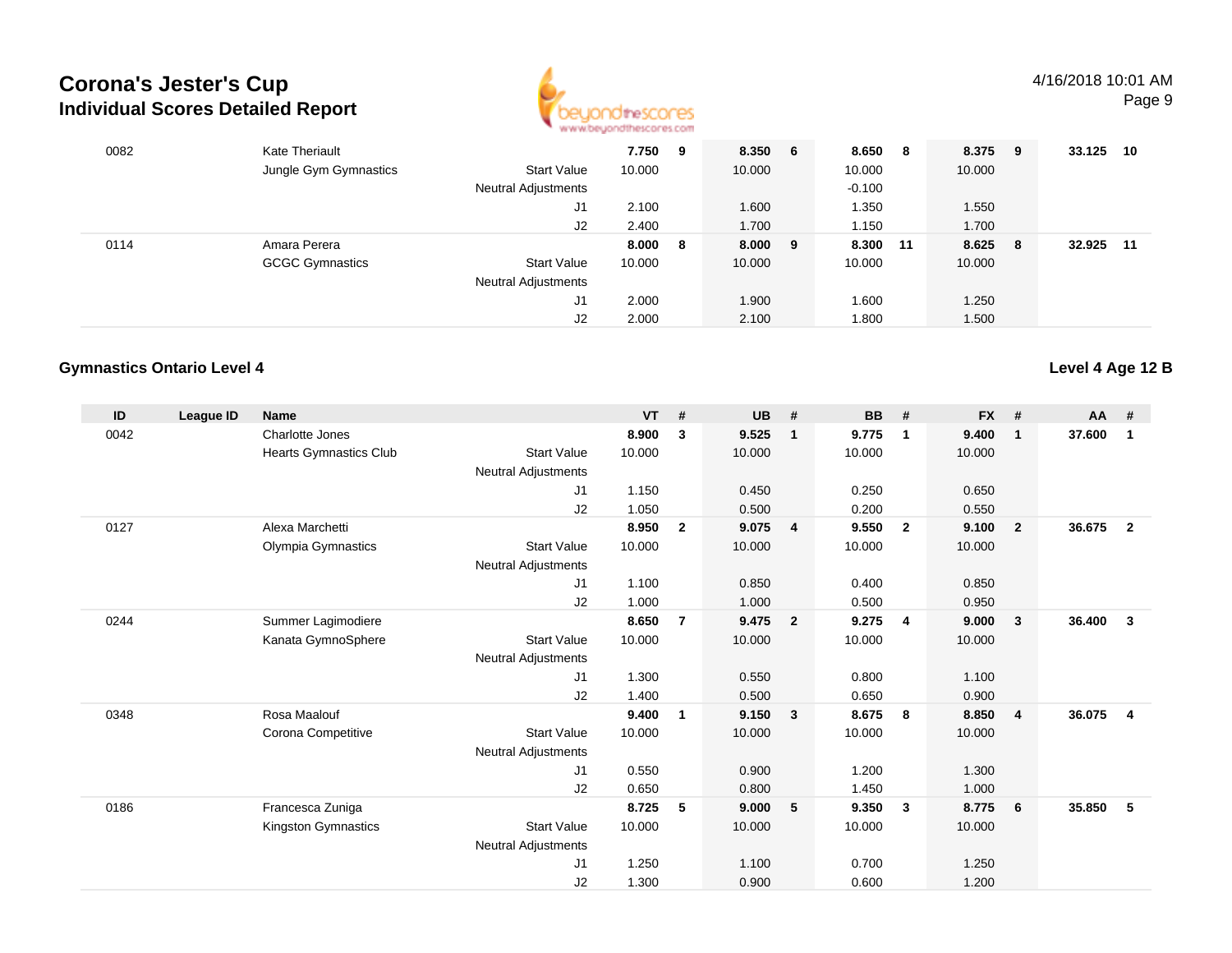

| 0216 | Alexandra Graham      |                            | 8.750  | 4  | 8.350  | 8              | 8.875  | $\overline{7}$ | 8.700  | $\overline{7}$ | 34.675 | - 6            |
|------|-----------------------|----------------------------|--------|----|--------|----------------|--------|----------------|--------|----------------|--------|----------------|
|      | Tumblers              | <b>Start Value</b>         | 10.000 |    | 10.000 |                | 10.000 |                | 10.000 |                |        |                |
|      |                       | <b>Neutral Adjustments</b> |        |    |        |                |        |                |        |                |        |                |
|      |                       | J1                         | 1.350  |    | 1.600  |                | 1.200  |                | 1.450  |                |        |                |
|      |                       | J2                         | 1.150  |    | 1.700  |                | 1.050  |                | 1.150  |                |        |                |
| 0426 | <b>Megan Morrow</b>   |                            | 8.350  | 8  | 8.525  | $\overline{7}$ | 9.025  | 5              | 8.700  | $\overline{7}$ | 34.600 | $\overline{7}$ |
|      | Xperience             | <b>Start Value</b>         | 10.000 |    | 10.000 |                | 10.000 |                | 10.000 |                |        |                |
|      |                       | <b>Neutral Adjustments</b> |        |    |        |                |        |                |        |                |        |                |
|      |                       | J1                         | 1.700  |    | 1.350  |                | 1.000  |                | 1.250  |                |        |                |
|      |                       | J2                         | 1.600  |    | 1.600  |                | 0.950  |                | 1.350  |                |        |                |
| 0415 | Carlyn Brunette       |                            | 8.675  | 6  | 8.350  | 8              | 8.400  | 10             | 8.600  | 8              | 34.025 | - 8            |
|      | Xperience             | <b>Start Value</b>         | 10.000 |    | 10.000 |                | 10.000 |                | 10.000 |                |        |                |
|      |                       | <b>Neutral Adjustments</b> |        |    |        |                |        |                |        |                |        |                |
|      |                       | J1                         | 1.250  |    | 1.800  |                | 1.600  |                | 1.300  |                |        |                |
|      |                       | J2                         | 1.400  |    | 1.500  |                | 1.600  |                | 1.500  |                |        |                |
| 0081 | Jennifer letswaard    |                            | 7.800  | 10 | 8.650  | 6              | 8.425  | 9              | 8.825  | 5              | 33.700 | 9              |
|      | Jungle Gym Gymnastics | <b>Start Value</b>         | 10.000 |    | 10.000 |                | 10.000 |                | 10.000 |                |        |                |
|      |                       | <b>Neutral Adjustments</b> |        |    |        |                |        |                |        |                |        |                |
|      |                       | J1                         | 2.350  |    | 1.400  |                | 1.650  |                | 1.250  |                |        |                |
|      |                       | J2                         | 2.050  |    | 1.300  |                | 1.500  |                | 1.100  |                |        |                |
| 0432 | Isabelle Schori       |                            | 8.050  | 9  | 8.125  | 9              | 8.975  | 6              | 8.450  | 9              | 33.600 | 10             |
|      | Xperience             | <b>Start Value</b>         | 10.000 |    | 10.000 |                | 10.000 |                | 10.000 |                |        |                |
|      |                       | <b>Neutral Adjustments</b> |        |    |        |                |        |                |        |                |        |                |
|      |                       | J1                         | 1.900  |    | 1.850  |                | 1.000  |                | 1.450  |                |        |                |
|      |                       | J2                         | 2.000  |    | 1.900  |                | 1.050  |                | 1.650  |                |        |                |

### **Gymnastics Ontario Level 4**

**Level 4 age 13 A**

| ID   | League ID | <b>Name</b>           |                            | $VT$ # |        | <b>UB</b> | #   | <b>BB</b> | # | $FX$ # |                | <b>AA</b> | - #                     |
|------|-----------|-----------------------|----------------------------|--------|--------|-----------|-----|-----------|---|--------|----------------|-----------|-------------------------|
| 0245 |           | <b>Hailey Malloch</b> |                            | 9.600  |        | 9.450     | - 4 | 9.275     | 4 | 9.600  |                | 37.925    |                         |
|      |           | Kanata GymnoSphere    | <b>Start Value</b>         | 10.000 |        | 10.000    |     | 10.000    |   | 10.000 |                |           |                         |
|      |           |                       | <b>Neutral Adjustments</b> |        |        |           |     |           |   |        |                |           |                         |
|      |           |                       | J1                         | 0.350  |        | 0.600     |     | 0.800     |   | 0.400  |                |           |                         |
|      |           |                       | J2                         | 0.450  |        | 0.500     |     | 0.650     |   | 0.400  |                |           |                         |
| 0287 |           | Zayra Pose Aguilar    |                            | 9.150  | $_{3}$ | 9.650     |     | 9.625     |   | 9.300  | $\overline{4}$ | 37.725    | $\overline{\mathbf{2}}$ |
|      |           | Corona Competitive    | <b>Start Value</b>         | 10.000 |        | 10.000    |     | 10.000    |   | 10.000 |                |           |                         |
|      |           |                       | <b>Neutral Adjustments</b> |        |        |           |     |           |   |        |                |           |                         |
|      |           |                       | J1                         | 0.900  |        | 0.300     |     | 0.350     |   | 0.700  |                |           |                         |
|      |           |                       | J2                         | 0.800  |        | 0.400     |     | 0.400     |   | 0.700  |                |           |                         |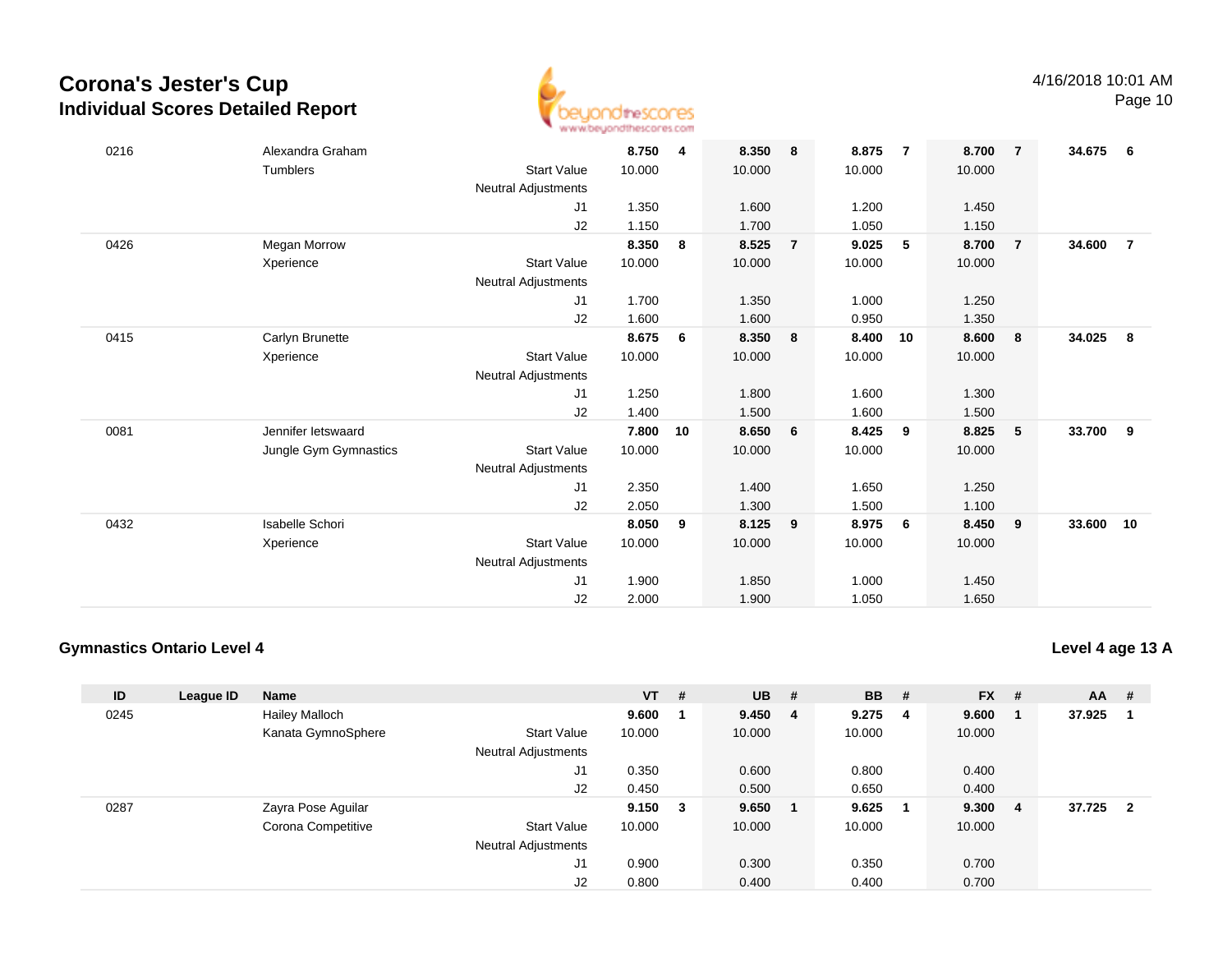

Page 11

| 0171 | Erin Ledford             |                            | 9.150  | 3              | 9.525    | $\overline{2}$ | 9.250  | 5              | 9.500  | $\overline{2}$ | 37.425 | $\mathbf{3}$   |
|------|--------------------------|----------------------------|--------|----------------|----------|----------------|--------|----------------|--------|----------------|--------|----------------|
|      | Kingston Gymnastics      | <b>Start Value</b>         | 10.000 |                | 10.000   |                | 10.000 |                | 10.000 |                |        |                |
|      |                          | <b>Neutral Adjustments</b> |        |                |          |                |        |                |        |                |        |                |
|      |                          | J1                         | 0.800  |                | 0.500    |                | 0.800  |                | 0.550  |                |        |                |
|      |                          | J2                         | 0.900  |                | 0.450    |                | 0.700  |                | 0.450  |                |        |                |
| 0175 | Rebekah D'Souza          |                            | 9.175  | $\overline{2}$ | 9.350    | 5              | 9.325  | $\mathbf{3}$   | 9.325  | $\mathbf{3}$   | 37.175 | $\overline{4}$ |
|      | Kingston Gymnastics      | <b>Start Value</b>         | 10.000 |                | 10.000   |                | 10.000 |                | 10.000 |                |        |                |
|      |                          | <b>Neutral Adjustments</b> |        |                |          |                |        |                |        |                |        |                |
|      |                          | J1                         | 0.900  |                | 0.800    |                | 0.700  |                | 0.650  |                |        |                |
|      |                          | J2                         | 0.750  |                | 0.500    |                | 0.650  |                | 0.700  |                |        |                |
| 0325 | <b>Brooklyn Cheer</b>    |                            | 8.675  | 6              | 9.500    | $\mathbf{3}$   | 9.350  | $\overline{2}$ | 9.250  | 5              | 36.775 | 5              |
|      | Corona Competitive       | <b>Start Value</b>         | 10.000 |                | 10.000   |                | 10.000 |                | 10.000 |                |        |                |
|      |                          | Neutral Adjustments        |        |                |          |                |        |                |        |                |        |                |
|      |                          | J1                         | 1.250  |                | 0.500    |                | 0.600  |                | 0.800  |                |        |                |
|      |                          | J2                         | 1.400  |                | 0.500    |                | 0.700  |                | 0.700  |                |        |                |
| 0283 | Megan MacNeil            |                            | 9.025  | 5              | 9.275    | $6\phantom{1}$ | 8.850  | 9              | 8.750  | 9              | 35.900 | 6              |
|      | Corona Competitive       | <b>Start Value</b>         | 10.000 |                | 10.000   |                | 10.000 |                | 10.000 |                |        |                |
|      |                          | Neutral Adjustments        |        |                |          |                |        |                |        |                |        |                |
|      |                          | J1                         | 1.000  |                | 0.750    |                | 1.250  |                | 1.150  |                |        |                |
|      |                          | J2                         | 0.950  |                | 0.700    |                | 1.050  |                | 1.350  |                |        |                |
| 0353 | Abigail McRae            |                            | 8.600  | $\overline{7}$ | 8.700    | 10             | 9.225  | 6              | 8.875  | $\overline{7}$ | 35.400 | $\overline{7}$ |
|      | Corona Competitive       | <b>Start Value</b>         | 10.000 |                | 10.000   |                | 10.000 |                | 10.000 |                |        |                |
|      |                          | Neutral Adjustments        |        |                |          |                |        |                |        |                |        |                |
|      |                          | J1                         | 1.400  |                | 1.400    |                | 0.800  |                | 1.150  |                |        |                |
|      |                          | J2                         | 1.400  |                | 1.200    |                | 0.750  |                | 1.100  |                |        |                |
| 0122 | Sophie Gower             |                            | 8.450  | 9              | 9.050    | 8              | 9.075  | 8              | 8.800  | 8              | 35.375 | 8              |
|      | Olympia Gymnastics       | <b>Start Value</b>         | 10.000 |                | 10.000   |                | 10.000 |                | 10.000 |                |        |                |
|      |                          | <b>Neutral Adjustments</b> |        |                |          |                |        |                |        |                |        |                |
|      |                          | J1                         | 1.500  |                | 0.900    |                | 1.050  |                | 1.100  |                |        |                |
|      |                          | J2                         | 1.600  |                | 1.000    |                | 0.800  |                | 1.300  |                |        |                |
| 0209 | Kaelyn MacIsaac          |                            | 8.500  | 8              | 8.650 11 |                | 9.150  | $\overline{7}$ | 8.950  | 6              | 35.250 | 9              |
|      | Tumblers                 | <b>Start Value</b>         | 10.000 |                | 10.000   |                | 10.000 |                | 10.000 |                |        |                |
|      |                          | <b>Neutral Adjustments</b> |        |                |          |                |        |                |        |                |        |                |
|      |                          | J1                         | 1.400  |                | 1.300    |                | 0.800  |                | 0.950  |                |        |                |
|      |                          | J2                         | 1.600  |                | 1.400    |                | 0.900  |                | 1.150  |                |        |                |
| 0098 | keaton macdonal          |                            | 8.400  | 10             | 8.150    | 12             | 9.250  | 5              | 8.725  | 10             | 34.525 | 10             |
|      | Cornwall Gymnastics club | <b>Start Value</b>         | 10.000 |                | 10.000   |                | 10.000 |                | 10.000 |                |        |                |
|      |                          | <b>Neutral Adjustments</b> |        |                |          |                |        |                |        |                |        |                |
|      |                          | J1                         | 1.500  |                | 1.900    |                | 0.650  |                | 1.300  |                |        |                |
|      |                          | J2                         | 1.700  |                | 1.800    |                | 0.850  |                | 1.250  |                |        |                |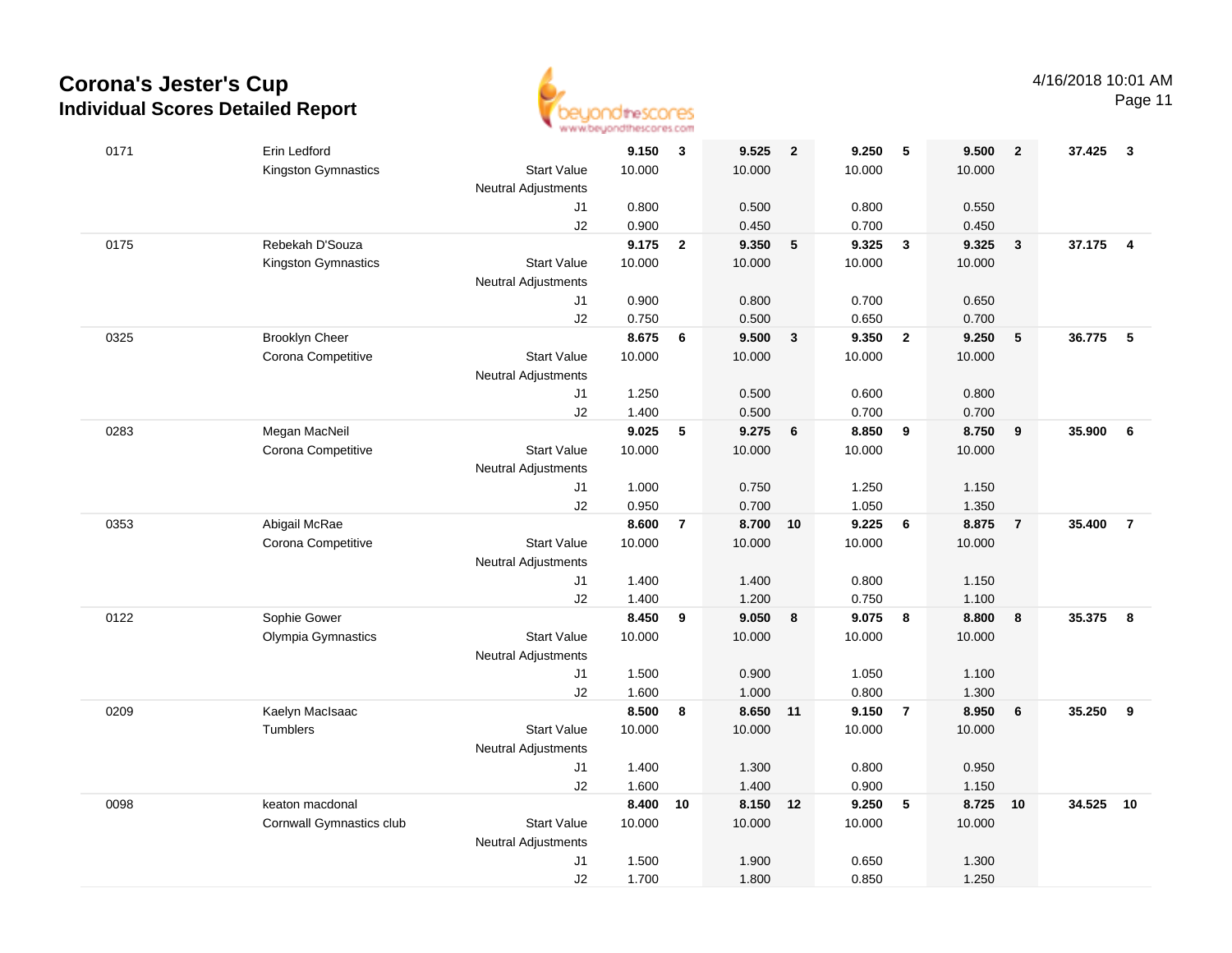

## 4/16/2018 10:01 AM

Page 12

| 0222 | Yasmine Riel   |                            | 9.100  | 4  | 9.175   | 7.300 11 | 8.725   | 10 | 34.300 11 |  |
|------|----------------|----------------------------|--------|----|---------|----------|---------|----|-----------|--|
|      | Tumblers       | <b>Start Value</b>         | 10.000 |    | 10.000  | 10.000   | 10.000  |    |           |  |
|      |                | <b>Neutral Adjustments</b> |        |    |         | $-0.200$ |         |    |           |  |
|      |                | J1                         | 1.000  |    | 0.850   | 2.500    | 1.150   |    |           |  |
|      |                | J2                         | 0.800  |    | 0.800   | 2.500    | 1.400   |    |           |  |
| 0221 | Taiha Papatens |                            | 8.250  | 11 | 8.750 9 | 8.500 10 | 8.750 9 |    | 34.250 12 |  |
|      | Tumblers       | <b>Start Value</b>         | 10.000 |    | 10.000  | 10.000   | 10.000  |    |           |  |
|      |                | <b>Neutral Adjustments</b> |        |    |         | $-0.200$ |         |    |           |  |
|      |                | J1                         | 1.700  |    | 1.400   | 1.400    | 1.250   |    |           |  |
|      |                | J2                         | 1.800  |    | 1.100   | 1.200    | 1.250   |    |           |  |

### **Gymnastics Ontario Level 4**

| ID   | League ID | <b>Name</b>               |                            | <b>VT</b> | #              | <b>UB</b> | #                       | <b>BB</b> | #              | <b>FX</b> | #                       | <b>AA</b> | #              |
|------|-----------|---------------------------|----------------------------|-----------|----------------|-----------|-------------------------|-----------|----------------|-----------|-------------------------|-----------|----------------|
| 0041 |           | <b>Grace Jenkins</b>      |                            | 9.075     | -1             | 8.425     | $\overline{4}$          | 9.100     | $\mathbf{2}$   | 9.775     | $\mathbf 1$             | 36.375    | 1              |
|      |           | Hearts Gymnastics Club    | <b>Start Value</b>         | 10.000    |                | 10.000    |                         | 10.000    |                | 10.000    |                         |           |                |
|      |           |                           | <b>Neutral Adjustments</b> |           |                |           |                         | $-0.200$  |                |           |                         |           |                |
|      |           |                           | J1                         | 1.000     |                | 1.600     |                         | 0.800     |                | 0.250     |                         |           |                |
|      |           |                           | J2                         | 0.850     |                | 1.550     |                         | 0.600     |                | 0.200     |                         |           |                |
| 0088 |           | Rebecca Chau              |                            | 8.125     | $\overline{7}$ | 8.950     | $\overline{1}$          | 8.825     | 5              | 9.400     | $\overline{2}$          | 35.300    | $\overline{2}$ |
|      |           | Jungle Gym Gymnastics     | <b>Start Value</b>         | 10.000    |                | 10.000    |                         | 10.000    |                | 10.000    |                         |           |                |
|      |           |                           | Neutral Adjustments        |           |                |           |                         |           |                |           |                         |           |                |
|      |           |                           | J <sub>1</sub>             | 1.850     |                | 1.050     |                         | 1.250     |                | 0.600     |                         |           |                |
|      |           |                           | J <sub>2</sub>             | 1.900     |                | 1.050     |                         | 1.100     |                | 0.600     |                         |           |                |
| 0017 |           | <b>Maxine Proulx</b>      |                            | 8.800     | $\mathbf{2}$   | 8.150     | $\overline{7}$          | 9.150     | $\overline{1}$ | 8.975     | $\overline{4}$          | 35.075    | $\mathbf{3}$   |
|      |           | <b>Club Les Sittelles</b> | <b>Start Value</b>         | 10.000    |                | 10.000    |                         | 10.000    |                | 10.000    |                         |           |                |
|      |           |                           | <b>Neutral Adjustments</b> |           |                |           |                         |           |                |           |                         |           |                |
|      |           |                           | J <sub>1</sub>             | 1.200     |                | 1.900     |                         | 0.850     |                | 1.100     |                         |           |                |
|      |           |                           | J <sub>2</sub>             | 1.200     |                | 1.800     |                         | 0.850     |                | 0.950     |                         |           |                |
| 0352 |           | Emma McLean               |                            | 8.700     | 3              | 8.550     | $\overline{\mathbf{3}}$ | 8.100     | 8              | 9.000     | $\overline{\mathbf{3}}$ | 34.350    | $\overline{4}$ |
|      |           | Corona Competitive        | <b>Start Value</b>         | 10.000    |                | 10.000    |                         | 10.000    |                | 10.000    |                         |           |                |
|      |           |                           | <b>Neutral Adjustments</b> |           |                |           |                         | $-0.100$  |                |           |                         |           |                |
|      |           |                           | J <sub>1</sub>             | 1.250     |                | 1.600     |                         | 1.950     |                | 1.000     |                         |           |                |
|      |           |                           | J2                         | 1.350     |                | 1.300     |                         | 1.650     |                | 1.000     |                         |           |                |
| 0365 |           | Hannah Sheehan-Powell     |                            | 8.550     | 4              | 8.350     | 5                       | 8.925     | $\overline{4}$ | 8.450     | - 6                     | 34.275    | - 5            |
|      |           | Corona Competitive        | <b>Start Value</b>         | 10.000    |                | 10.000    |                         | 10.000    |                | 10.000    |                         |           |                |
|      |           |                           | <b>Neutral Adjustments</b> |           |                |           |                         |           |                |           |                         |           |                |
|      |           |                           | J <sub>1</sub>             | 1.400     |                | 1.500     |                         | 1.000     |                | 1.500     |                         |           |                |
|      |           |                           | J <sub>2</sub>             | 1.500     |                | 1.800     |                         | 1.150     |                | 1.600     |                         |           |                |

**Level 4 age 13 B**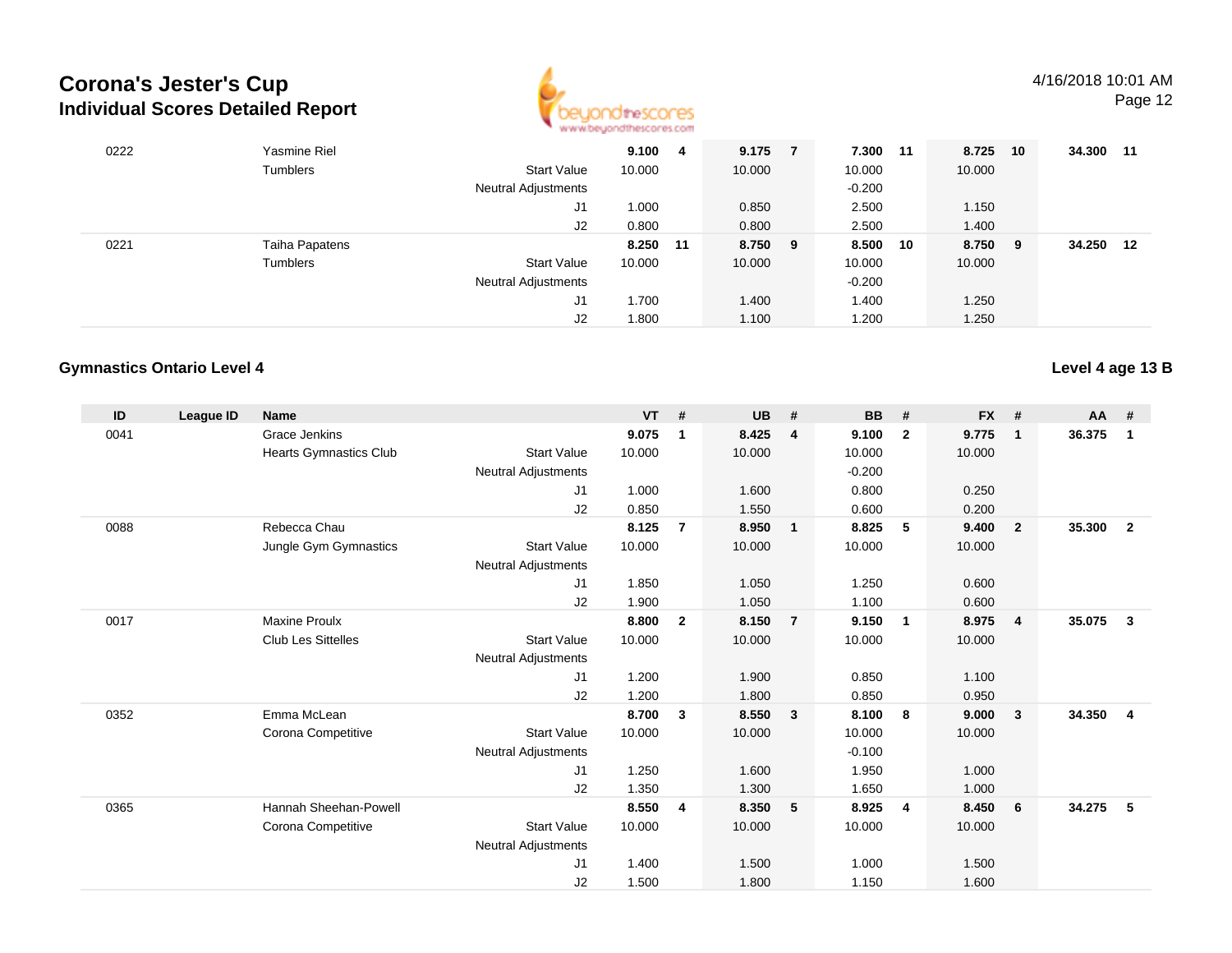

| 0345 | Kathleen Lipin            |                     | 8.550  | 4 | 8.300  | 6              | 8.950    | $\mathbf{3}$   | 8.400  | $\overline{7}$ | 34.200    | - 6            |
|------|---------------------------|---------------------|--------|---|--------|----------------|----------|----------------|--------|----------------|-----------|----------------|
|      | Corona Competitive        | <b>Start Value</b>  | 10.000 |   | 10.000 |                | 10.000   |                | 10.000 |                |           |                |
|      |                           | Neutral Adjustments |        |   |        |                |          |                |        |                |           |                |
|      |                           | J1                  | 1.400  |   | 1.800  |                | 1.150    |                | 1.700  |                |           |                |
|      |                           | J2                  | 1.500  |   | 1.600  |                | 0.950    |                | 1.500  |                |           |                |
| 0080 | Erin Coles                |                     | 8.250  | 5 | 7.850  | 8              | 8.550    | $\overline{7}$ | 8.950  | 5              | 33.600    | $\overline{7}$ |
|      | Jungle Gym Gymnastics     | <b>Start Value</b>  | 10.000 |   | 10.000 |                | 10.000   |                | 10.000 |                |           |                |
|      |                           | Neutral Adjustments |        |   |        |                |          |                |        |                |           |                |
|      |                           | J1                  | 1.700  |   | 2.000  |                | 1.450    |                | 0.900  |                |           |                |
|      |                           | J2                  | 1.800  |   | 2.300  |                | 1.450    |                | 1.200  |                |           |                |
| 0018 | Megane Proulx             |                     | 8.550  | 4 | 8.300  | 6              | 7.725    | 10             | 8.450  | 6              | 33.025    | - 8            |
|      | <b>Club Les Sittelles</b> | <b>Start Value</b>  | 10.000 |   | 10.000 |                | 10.000   |                | 10.000 |                |           |                |
|      |                           | Neutral Adjustments |        |   |        |                | $-0.100$ |                |        |                |           |                |
|      |                           | J1                  | 1.400  |   | 1.600  |                | 2.200    |                | 1.450  |                |           |                |
|      |                           | J2                  | 1.500  |   | 1.800  |                | 2.150    |                | 1.650  |                |           |                |
| 0341 | Elise Kerr                |                     | 8.225  | 6 | 8.150  | $\overline{7}$ | 8.675    | 6              | 7.000  | 8              | 32.050    | - 9            |
|      | Corona Competitive        | <b>Start Value</b>  | 10.000 |   | 10.000 |                | 10.000   |                | 10.000 |                |           |                |
|      |                           | Neutral Adjustments |        |   |        |                |          |                |        |                |           |                |
|      |                           | J1                  | 1.700  |   | 1.900  |                | 1.450    |                | 3.000  |                |           |                |
|      |                           | J2                  | 1.850  |   | 1.800  |                | 1.200    |                | 3.000  |                |           |                |
| 0315 | Alexandra Bates           |                     | 8.100  | 8 | 8.600  | $\overline{2}$ | 8.025    | 9              | 6.400  | 9              | 31.125 10 |                |
|      | Corona Competitive        | <b>Start Value</b>  | 10.000 |   | 10.000 |                | 10.000   |                | 10.000 |                |           |                |
|      |                           | Neutral Adjustments |        |   |        |                |          |                |        |                |           |                |
|      |                           | J1                  | 1.900  |   | 1.300  |                | 2.050    |                | 3.600  |                |           |                |
|      |                           | J2                  | 1.900  |   | 1.500  |                | 1.900    |                | 3.600  |                |           |                |
|      |                           |                     |        |   |        |                |          |                |        |                |           |                |

### **Gymnastics Ontario Level 4**

|                    | VT .   | #                        | UB.    | #                        | <b>BB</b> # |                          | FX #   |                          | AA.    | -#                       |
|--------------------|--------|--------------------------|--------|--------------------------|-------------|--------------------------|--------|--------------------------|--------|--------------------------|
|                    | X.XXX  | $\overline{\phantom{a}}$ | X.XXX  | $\overline{\phantom{a}}$ | X.XXX       | $\overline{\phantom{a}}$ | X.XXX  | $\overline{\phantom{a}}$ | 0.000  | $\overline{\phantom{a}}$ |
|                    | 8.950  | 5                        | 9.300  | -1                       | 9.200       | - 3                      | 8.875  | -8                       | 36.325 | $\overline{\mathbf{1}}$  |
| <b>Start Value</b> | 10.000 |                          | 10.000 |                          | 10.000      |                          | 10.000 |                          |        |                          |
| al Adjustments     |        |                          |        |                          |             |                          |        |                          |        |                          |
| ا ا.               | 1.050  |                          | 0.800  |                          | 0.800       |                          | 1.100  |                          |        |                          |

## **Level 4 age 14 A**

| ID   | League ID | <b>Name</b>              |                            | <b>VT</b> | - #                      | <b>UB</b> | #                        | <b>BB</b> | #                        | <b>FX</b> | #                        | <b>AA</b> | #                                                 |
|------|-----------|--------------------------|----------------------------|-----------|--------------------------|-----------|--------------------------|-----------|--------------------------|-----------|--------------------------|-----------|---------------------------------------------------|
| 0095 |           | Madison Nadeau           |                            | X.XXX     | $\overline{\phantom{a}}$ | X.XXX     | $\overline{\phantom{a}}$ | X.XXX     | $\overline{\phantom{a}}$ | X.XXX     | $\overline{\phantom{a}}$ | 0.000     | $\hspace{0.05cm}-\hspace{0.05cm}-\hspace{0.05cm}$ |
| 0100 |           | logan mcintee            |                            | 8.950     | - 5                      | 9.300     | - 1                      | 9.200     | 3                        | 8.875     | -8                       | 36.325    |                                                   |
|      |           | Cornwall Gymnastics club | <b>Start Value</b>         | 10.000    |                          | 10.000    |                          | 10.000    |                          | 10.000    |                          |           |                                                   |
|      |           |                          | <b>Neutral Adjustments</b> |           |                          |           |                          |           |                          |           |                          |           |                                                   |
|      |           |                          | J1                         | 1.050     |                          | 0.800     |                          | 0.800     |                          | 1.100     |                          |           |                                                   |
|      |           |                          | J2                         | 1.050     |                          | 0.600     |                          | 0.800     |                          | 1.150     |                          |           |                                                   |
| 0212 |           | Emma Britton             |                            | 8.975     | -4                       | 9.000     | - 3                      | 8.975     | 5                        | 9.375     | $\mathbf{2}$             | 36.325    |                                                   |
|      |           | Tumblers                 | <b>Start Value</b>         | 10.000    |                          | 10.000    |                          | 10.000    |                          | 10.000    |                          |           |                                                   |
|      |           |                          | <b>Neutral Adjustments</b> |           |                          |           |                          |           |                          |           |                          |           |                                                   |
|      |           |                          | J1                         | 1.050     |                          | 1.100     |                          | 1.100     |                          | 0.600     |                          |           |                                                   |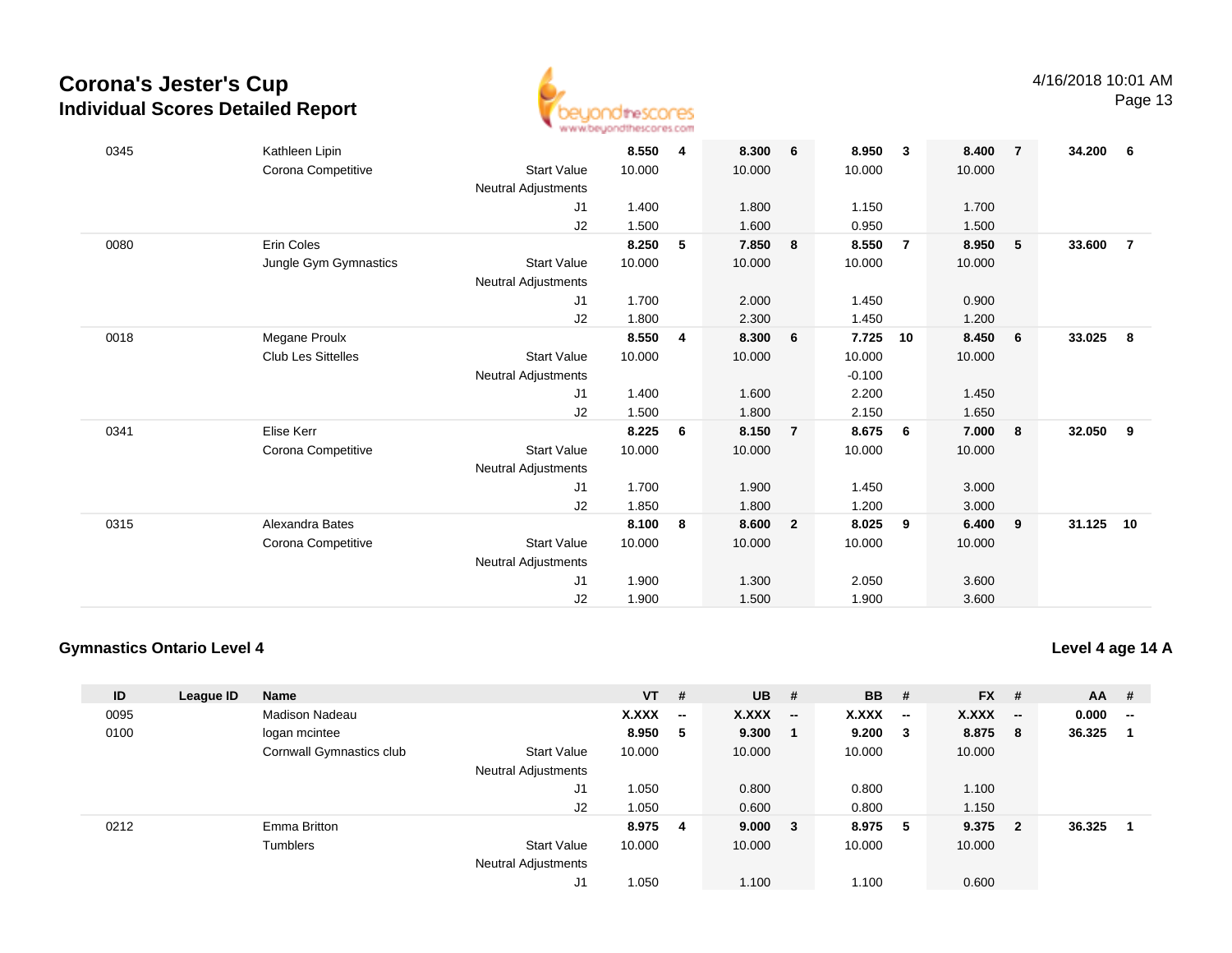

|      |                           | J2                         | 1.000  |                         | 0.900  |                         | 0.950    |                         | 0.650  |                         |        |                         |
|------|---------------------------|----------------------------|--------|-------------------------|--------|-------------------------|----------|-------------------------|--------|-------------------------|--------|-------------------------|
| 0130 | Nur Camci                 |                            | 9.000  | $\overline{\mathbf{3}}$ | 8.800  | $\overline{4}$          | 9.000    | $\overline{4}$          | 9.325  | 3                       | 36.125 | $\overline{\mathbf{2}}$ |
|      | Olympia Gymnastics        | <b>Start Value</b>         | 10.000 |                         | 10.000 |                         | 10.000   |                         | 10.000 |                         |        |                         |
|      |                           | <b>Neutral Adjustments</b> |        |                         |        |                         | $-0.100$ |                         |        |                         |        |                         |
|      |                           | J1                         | 0.950  |                         | 1.300  |                         | 0.850    |                         | 0.700  |                         |        |                         |
|      |                           | J2                         | 1.050  |                         | 1.100  |                         | 0.950    |                         | 0.650  |                         |        |                         |
| 0121 | Zoe Smith                 |                            | 9.050  | $\overline{2}$          | 8.750  | 5                       | 9.375    | $\overline{2}$          | 8.900  | $\overline{7}$          | 36.075 | $\mathbf{3}$            |
|      | Olympia Gymnastics        | <b>Start Value</b>         | 10.000 |                         | 10.000 |                         | 10.000   |                         | 10.000 |                         |        |                         |
|      |                           | <b>Neutral Adjustments</b> |        |                         |        |                         |          |                         |        |                         |        |                         |
|      |                           | J1                         | 0.950  |                         | 1.300  |                         | 0.650    |                         | 1.200  |                         |        |                         |
|      |                           | J2                         | 0.950  |                         | 1.200  |                         | 0.600    |                         | 1.000  |                         |        |                         |
| 0133 | Alicia Humphreys          |                            | 8.875  | $\overline{7}$          | 9.200  | $\overline{\mathbf{2}}$ | 8.750    | 8                       | 9.075  | $\overline{\mathbf{4}}$ | 35.900 | $\overline{4}$          |
|      | Olympia Gymnastics        | <b>Start Value</b>         | 10.000 |                         | 10.000 |                         | 10.000   |                         | 10.000 |                         |        |                         |
|      |                           | <b>Neutral Adjustments</b> |        |                         |        |                         |          |                         |        |                         |        |                         |
|      |                           | J1                         | 1.000  |                         | 0.700  |                         | 1.250    |                         | 0.900  |                         |        |                         |
|      |                           | J2                         | 1.250  |                         | 0.900  |                         | 1.250    |                         | 0.950  |                         |        |                         |
| 0174 | Emma Day                  |                            | 9.200  | $\mathbf{1}$            | 8.650  | $6\phantom{1}$          | 8.825    | $\overline{7}$          | 9.050  | $\sqrt{5}$              | 35.725 | 5                       |
|      | Kingston Gymnastics       | <b>Start Value</b>         | 10.000 |                         | 10.000 |                         | 10.000   |                         | 10.000 |                         |        |                         |
|      |                           | Neutral Adjustments        |        |                         |        |                         |          |                         |        |                         |        |                         |
|      |                           | J1                         | 0.700  |                         | 1.300  |                         | 1.100    |                         | 1.000  |                         |        |                         |
|      |                           | J2                         | 0.900  |                         | 1.400  |                         | 1.250    |                         | 0.900  |                         |        |                         |
| 0218 | Priya McAuliffe           |                            | 8.650  | 9                       | 8.150  | 8                       | 9.475    | $\overline{1}$          | 9.400  | $\mathbf{1}$            | 35.675 | 6                       |
|      | Tumblers                  | <b>Start Value</b>         | 10.000 |                         | 10.000 |                         | 10.000   |                         | 10.000 |                         |        |                         |
|      |                           | <b>Neutral Adjustments</b> |        |                         |        |                         |          |                         |        |                         |        |                         |
|      |                           | J1                         | 1.250  |                         | 1.900  |                         | 0.450    |                         | 0.650  |                         |        |                         |
|      |                           | J2                         | 1.450  |                         | 1.800  |                         | 0.600    |                         | 0.550  |                         |        |                         |
| 0185 | Melissa Wry               |                            | 8.900  | 6                       | 8.350  | $\overline{7}$          | 8.900    | 6                       | 9.000  | 6                       | 35.150 | $\overline{7}$          |
|      | Kingston Gymnastics       | <b>Start Value</b>         | 10.000 |                         | 10.000 |                         | 10.000   |                         | 10.000 |                         |        |                         |
|      |                           | <b>Neutral Adjustments</b> |        |                         |        |                         |          |                         |        |                         |        |                         |
|      |                           | J1                         | 1.000  |                         | 1.500  |                         | 1.000    |                         | 1.050  |                         |        |                         |
|      |                           | J2                         | 1.200  |                         | 1.800  |                         | 1.200    |                         | 0.950  |                         |        |                         |
| 0441 | Danika Marcoux            |                            | 8.300  | 10                      | 8.750  | $5\phantom{1}$          | 8.550    | $\overline{\mathbf{9}}$ | 8.625  | 10                      | 34.225 | 8                       |
|      | Xperience                 | <b>Start Value</b>         | 10.000 |                         | 10.000 |                         | 10.000   |                         | 10.000 |                         |        |                         |
|      |                           | <b>Neutral Adjustments</b> |        |                         |        |                         |          |                         |        |                         |        |                         |
|      |                           | J1                         | 1.700  |                         | 1.400  |                         | 1.350    |                         | 1.350  |                         |        |                         |
|      |                           | J2                         | 1.700  |                         | 1.100  |                         | 1.550    |                         | 1.400  |                         |        |                         |
| 0023 | Amy Moyneur               |                            | 8.300  | 10                      | 7.550  | 10                      | 8.900    | 6                       | 8.600  | 11                      | 33.350 | 9                       |
|      | <b>Club Les Sittelles</b> | <b>Start Value</b>         | 10.000 |                         | 10.000 |                         | 10.000   |                         | 10.000 |                         |        |                         |
|      |                           | <b>Neutral Adjustments</b> |        |                         |        |                         |          |                         |        |                         |        |                         |
|      |                           | J1                         | 1.700  |                         | 2.400  |                         | 1.200    |                         | 1.350  |                         |        |                         |
|      |                           |                            |        |                         |        |                         |          |                         |        |                         |        |                         |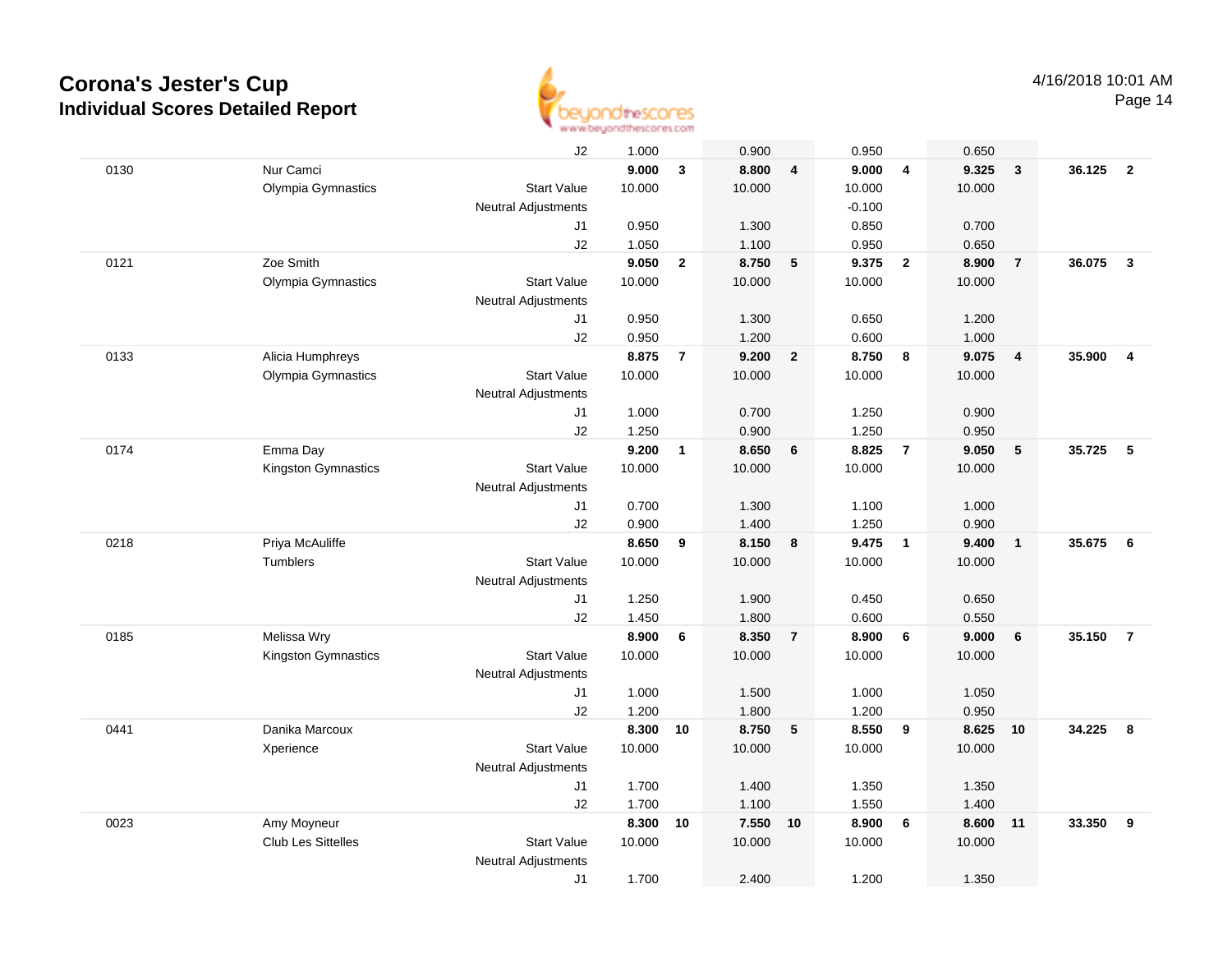

## 4/16/2018 10:01 AM

Page 15

|      |                | J2                         | .700         | 2.500      | 000.        | 1.450        |              |
|------|----------------|----------------------------|--------------|------------|-------------|--------------|--------------|
| 0428 | Megan Paquette |                            | 8.825<br>- 8 | 7.750<br>9 | 7.950<br>10 | 8.650<br>- 9 | 33.175<br>10 |
|      | Xperience      | <b>Start Value</b>         | 10.000       | 10.000     | 10.000      | 10.000       |              |
|      |                | <b>Neutral Adjustments</b> |              |            |             |              |              |
|      |                | J1                         | 1.150        | 2.200      | 2.100       | 1.250        |              |
|      |                | J2                         | 200. ا       | 2.300      | 2.000       | 1.450        |              |

### **Gymnastics Ontario Level 4**

**Level 4 age 14 B**

| ID   | League ID | <b>Name</b>                   |                            | <b>VT</b>      | #                       | <b>UB</b>      | #              | <b>BB</b>      | #              | <b>FX</b>      | #                       | AA     | #                       |
|------|-----------|-------------------------------|----------------------------|----------------|-------------------------|----------------|----------------|----------------|----------------|----------------|-------------------------|--------|-------------------------|
| 0040 |           | <b>Halle Dudley</b>           |                            | 8.675          | $\overline{\mathbf{4}}$ | 9.675          | $\overline{1}$ | 9.675          | $\overline{1}$ | 9.675          | $\overline{\mathbf{1}}$ | 37.700 | $\mathbf{1}$            |
|      |           | <b>Hearts Gymnastics Club</b> | <b>Start Value</b>         | 10.000         |                         | 10.000         |                | 10.000         |                | 10.000         |                         |        |                         |
|      |           |                               | <b>Neutral Adjustments</b> |                |                         |                |                |                |                |                |                         |        |                         |
|      |           |                               | J1                         | 1.250          |                         | 0.450          |                | 0.350          |                | 0.350          |                         |        |                         |
|      |           |                               | J2                         | 1.400          |                         | 0.200          |                | 0.300          |                | 0.300          |                         |        |                         |
| 0019 |           | <b>Nellie Fraser</b>          |                            | 8.750          | $\overline{2}$          | 8.850          | $\overline{2}$ | 8.925          | $\overline{4}$ | 9.150          | $\mathbf{3}$            | 35.675 | $\overline{2}$          |
|      |           | <b>Club Les Sittelles</b>     | <b>Start Value</b>         | 10.000         |                         | 10.000         |                | 10.000         |                | 10.000         |                         |        |                         |
|      |           |                               | <b>Neutral Adjustments</b> |                |                         |                |                |                |                |                |                         |        |                         |
|      |           |                               | J1                         | 1.150          |                         | 1.300          |                | 1.050          |                | 0.800          |                         |        |                         |
|      |           |                               | J2                         | 1.350          |                         | 1.000          |                | 1.100          |                | 0.900          |                         |        |                         |
| 0020 |           | Noemie Fortin                 |                            | 8.350          | $\overline{7}$          | 8.700          | $\overline{4}$ | 9.000          | $\mathbf{3}$   | 9.250          | $\overline{2}$          | 35.300 | $\overline{\mathbf{3}}$ |
|      |           | <b>Club Les Sittelles</b>     | <b>Start Value</b>         | 10.000         |                         | 10.000         |                | 10.000         |                | 10.000         |                         |        |                         |
|      |           |                               | <b>Neutral Adjustments</b> |                |                         |                |                |                |                |                |                         |        |                         |
|      |           |                               | J1                         | 1.700          |                         | 1.200          |                | 0.900          |                | 0.750          |                         |        |                         |
|      |           |                               | J2                         | 1.600          |                         | 1.400          |                | 1.100          |                | 0.750          |                         |        |                         |
| 0289 |           | <b>Holly Rumig</b>            |                            | 8.850          | 1                       | 8.550          | 6              | 8.725          | 6              | 9.075          | $\overline{4}$          | 35.200 | $\overline{4}$          |
|      |           | Corona Competitive            | <b>Start Value</b>         | 10.000         |                         | 10.000         |                | 10.000         |                | 10.000         |                         |        |                         |
|      |           |                               | <b>Neutral Adjustments</b> |                |                         |                |                |                |                |                |                         |        |                         |
|      |           |                               | J1<br>J2                   | 1.150<br>1.150 |                         | 1.400<br>1.500 |                | 1.400<br>1.150 |                | 1.000<br>0.850 |                         |        |                         |
| 0025 |           | Emma-Alexandra Herrera        |                            | 8.600          | 5                       | 8.650          | 5              | 9.325          | $\overline{2}$ | 8.600          | - 8                     | 35.175 | - 5                     |
|      |           | <b>Club Les Sittelles</b>     | <b>Start Value</b>         | 10.000         |                         | 10.000         |                | 10.000         |                | 10.000         |                         |        |                         |
|      |           |                               | <b>Neutral Adjustments</b> |                |                         |                |                |                |                |                |                         |        |                         |
|      |           |                               | J1                         | 1.300          |                         | 1.400          |                | 0.650          |                | 1.350          |                         |        |                         |
|      |           |                               | J2                         | 1.500          |                         | 1.300          |                | 0.700          |                | 1.450          |                         |        |                         |
| 0158 |           | Andrea Ticlea                 |                            | 7.600          | 10                      | 8.800          | 3              | 8.625          | $\overline{7}$ | 9.150          | $\overline{\mathbf{3}}$ | 34.175 | - 6                     |
|      |           | Olympia Gymnastics            | <b>Start Value</b>         | 10.000         |                         | 10.000         |                | 10.000         |                | 10.000         |                         |        |                         |
|      |           |                               | <b>Neutral Adjustments</b> |                |                         |                |                |                |                |                |                         |        |                         |
|      |           |                               | J <sub>1</sub>             | 2.500          |                         | 1.200          |                | 1.300          |                | 0.800          |                         |        |                         |
|      |           |                               |                            |                |                         |                |                |                |                |                |                         |        |                         |